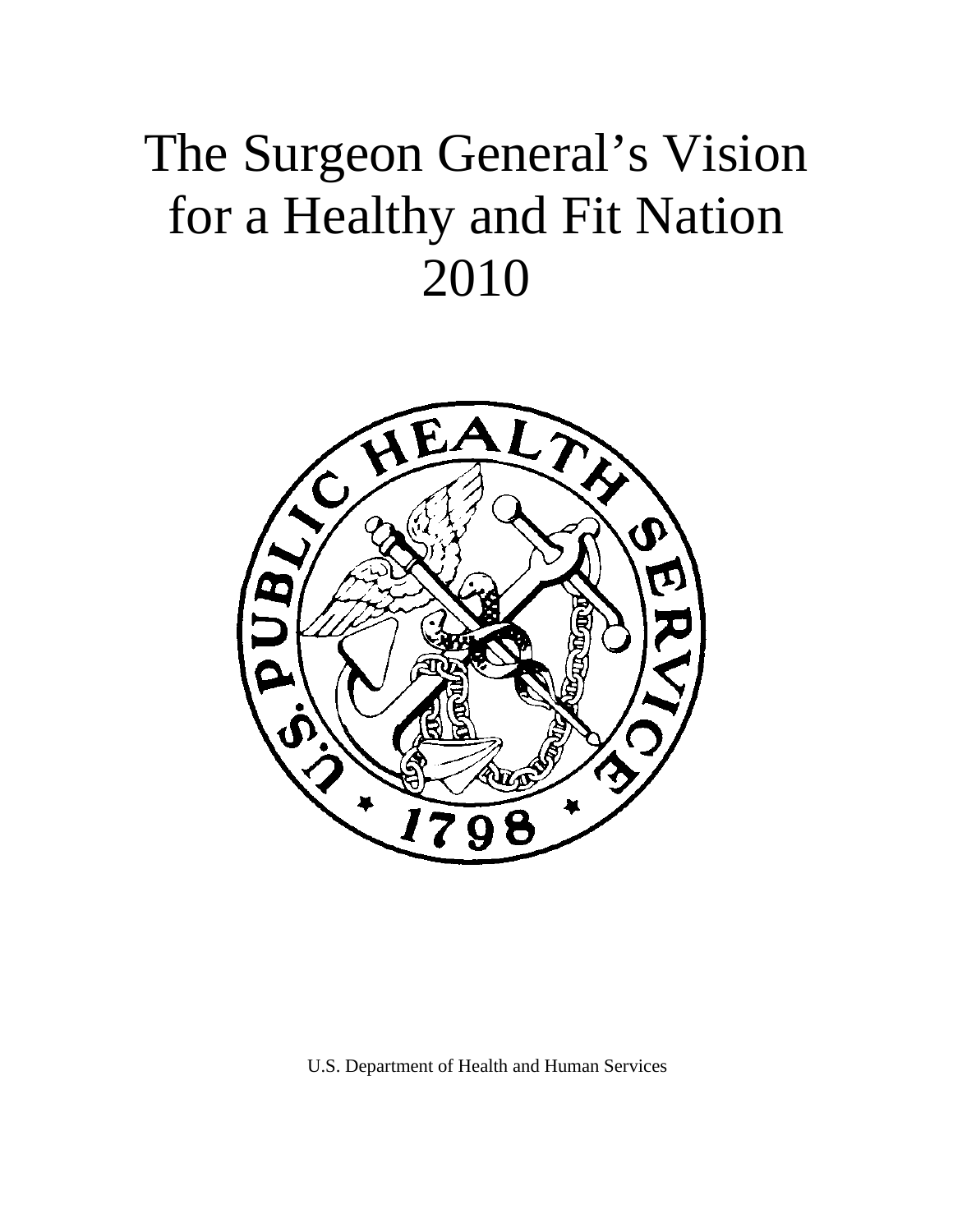## The Surgeon General's Vision for a Healthy and Fit Nation

# 2010



U.S. DEPARTMENT OF HEALTH AND HUMAN SERVICES Public Health Service Office of the Surgeon General Rockville, MD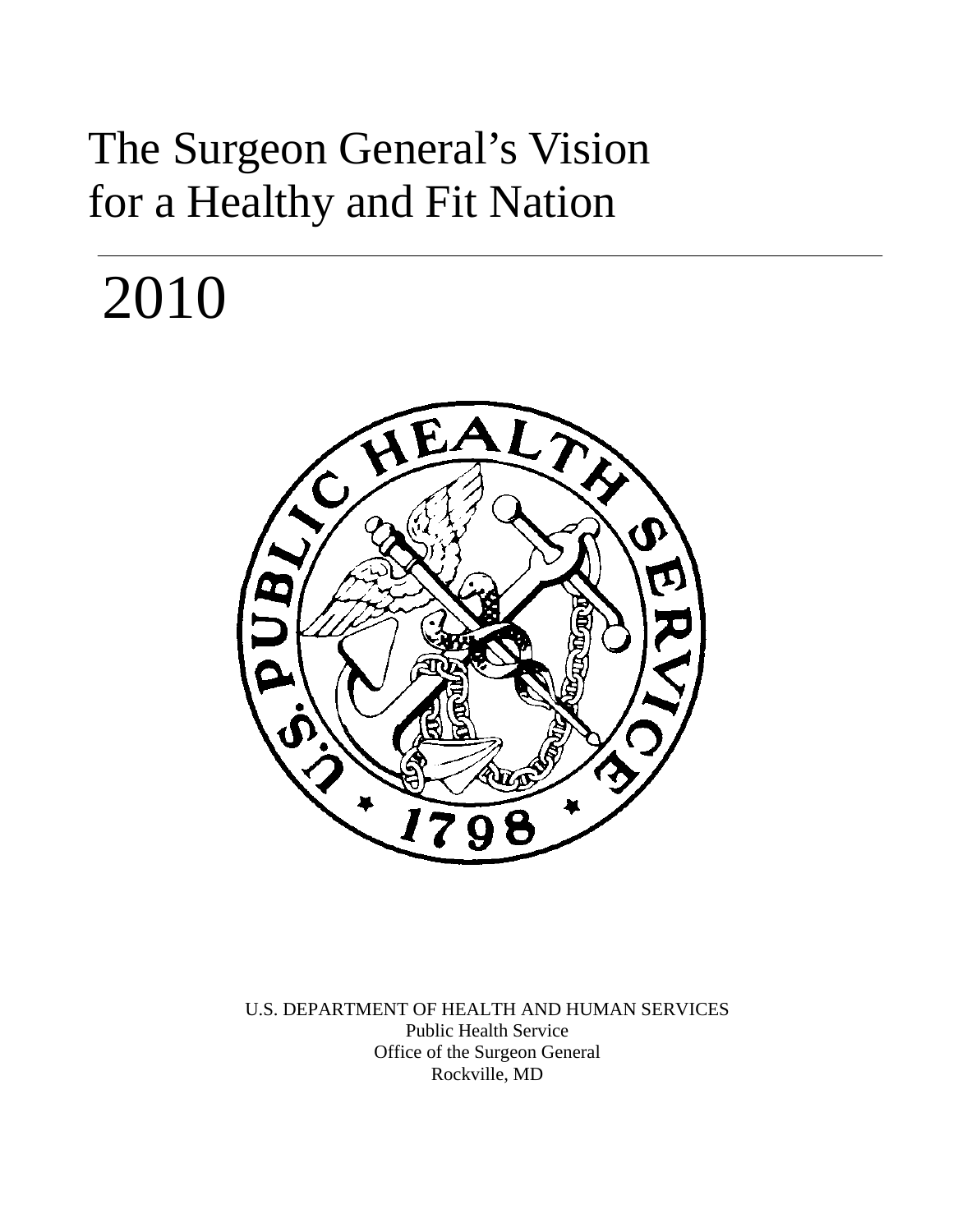

U.S. DEPARTMENT OF HEALTH AND HUMAN SERVICES Public Health Service Office of the Surgeon General

This publication is available on the World Wide Web at http://www.surgeongeneral.gov

Suggested Citation

U.S. Department of Health and Human Services. *The Surgeon General's Vision for a Healthy and Fit Nation.* Rockville, MD: U.S. Department of Health and Human Services, Office of the Surgeon General, January 2010.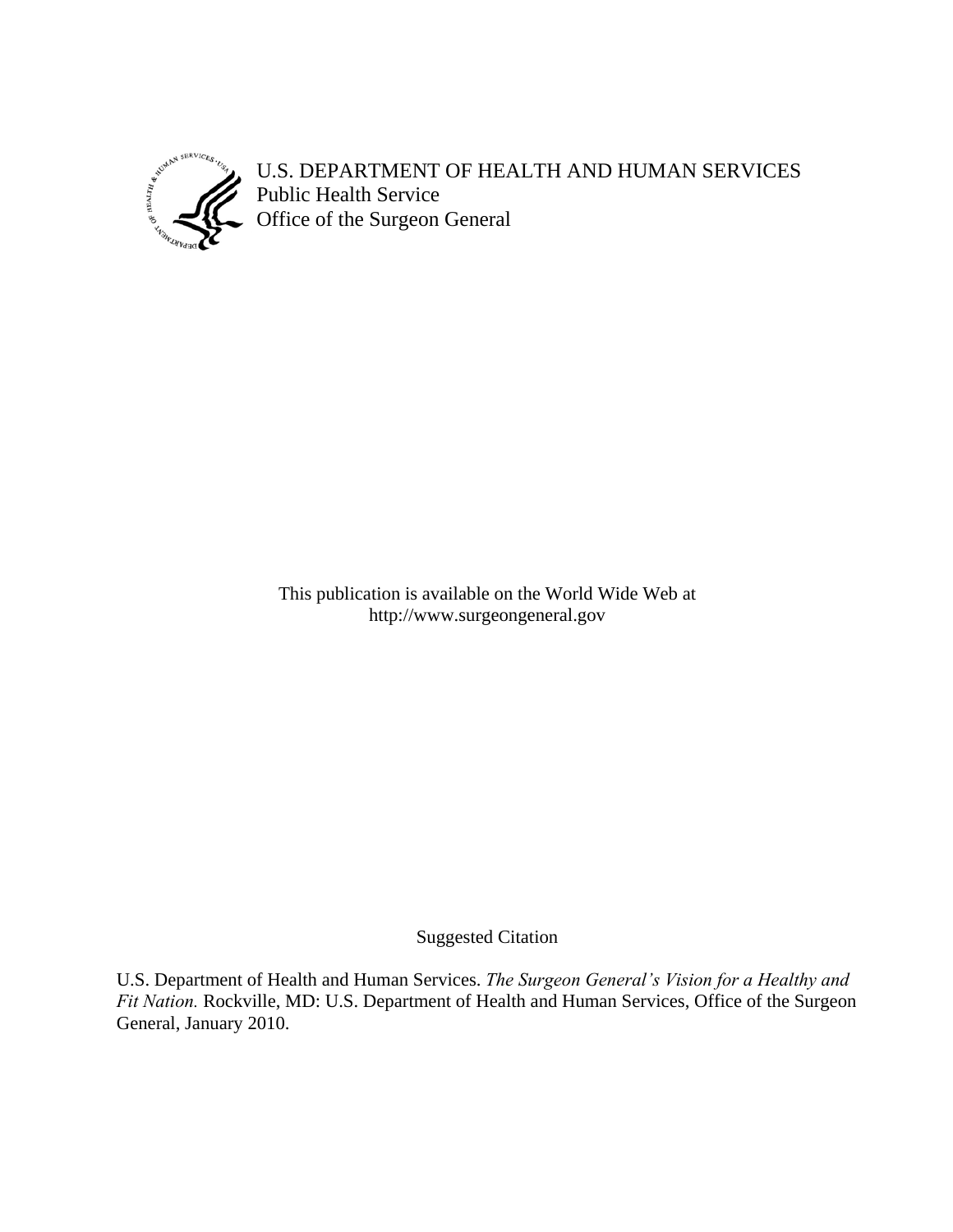### MESSAGE FROM THE SURGEON **GENERAL**

Our nation stands at a crossroads. Today's epidemic of overweight and obesity threatens the historic progress we have made in increasing American's quality and years of healthy life. Two-third of adults<sup>1</sup> and nearly one in three children are overweight or obese. $2$  In addition, many racial and ethnic groups and geographic regions of the United States are disproportionately affected.<sup>3</sup> The sobering impact of these numbers is reflected in the nation's concurrent epidemics of diabetes, heart disease, and other chronic diseases. If we do not reverse these trends, researchers warn that many of our children—our most precious resource—will be seriously afflicted in early adulthood with medical conditions such as diabetes and heart disease. This future is unacceptable. I ask you to join me in combating this crisis.

Every one of us has an important role to play in the prevention and control of obesity. Mothers, fathers, teachers, business executives, child care professionals, clinicians, politicians, and government and community leaders—we must all commit to changes that promote the health and wellness of our families and communities. As a nation, we must create neighborhood communities that are focused on healthy nutrition and regular physical activity, where the healthiest choices are accessible for all citizens. Children should be having fun and playing in environments that provide parks, recreational facilities, community centers, and walking and bike paths. Healthy foods should be affordable and accessible. Increased consumer knowledge and awareness about healthy nutrition and physical activity will foster a growing demand for healthy food products and exercise options, dramatically influencing marketing trends.

Hospitals, work sites, and communities should make it easy for mothers to initiate and sustain breastfeeding as this practice has been shown to prevent childhood obesity. Working together, we will create an environment that promotes and facilitates healthy choices for all Americans. And we will live longer and healthier lives.



In the 2001 *Surgeon General's Call to Action to Prevent and Decrease Overweight and Obesity* , former Surgeon General David Satcher, MD, PhD, warned us of the negative effects of the increasing weight of our citizens and outlined a public health response to reverse the trend.<sup>4</sup> I plan to strengthen and expand this blueprint for action created by my predecessor. Although we have made some strides since 2001, the prevalence of obesity, obesity-related diseases, and premature death remains too high.

I am calling on all Americans to join me in a national grassroots effort to reverse this trend. My plan includes showing people how to choose nutritious food, add more physical activity to their daily lives, and manage the stress that so often derails their best efforts at developing healthy habits. I envision men, women, and children who are mentally and physically fit to live their lives to the fullest. The real goal is not just a number on a scale, but optimal health for all Americans at every stage of life. To achieve this goal, we must all work together to share resources, educate our citizens, and partner with business and government leaders to find creative solutions in our neighborhoods, towns, and cities from coast to coast. Together, we can become a nation committed to become healthy and fit.

> Regina M. Benjamin, MD, MBA VADM, USPHS Surgeon General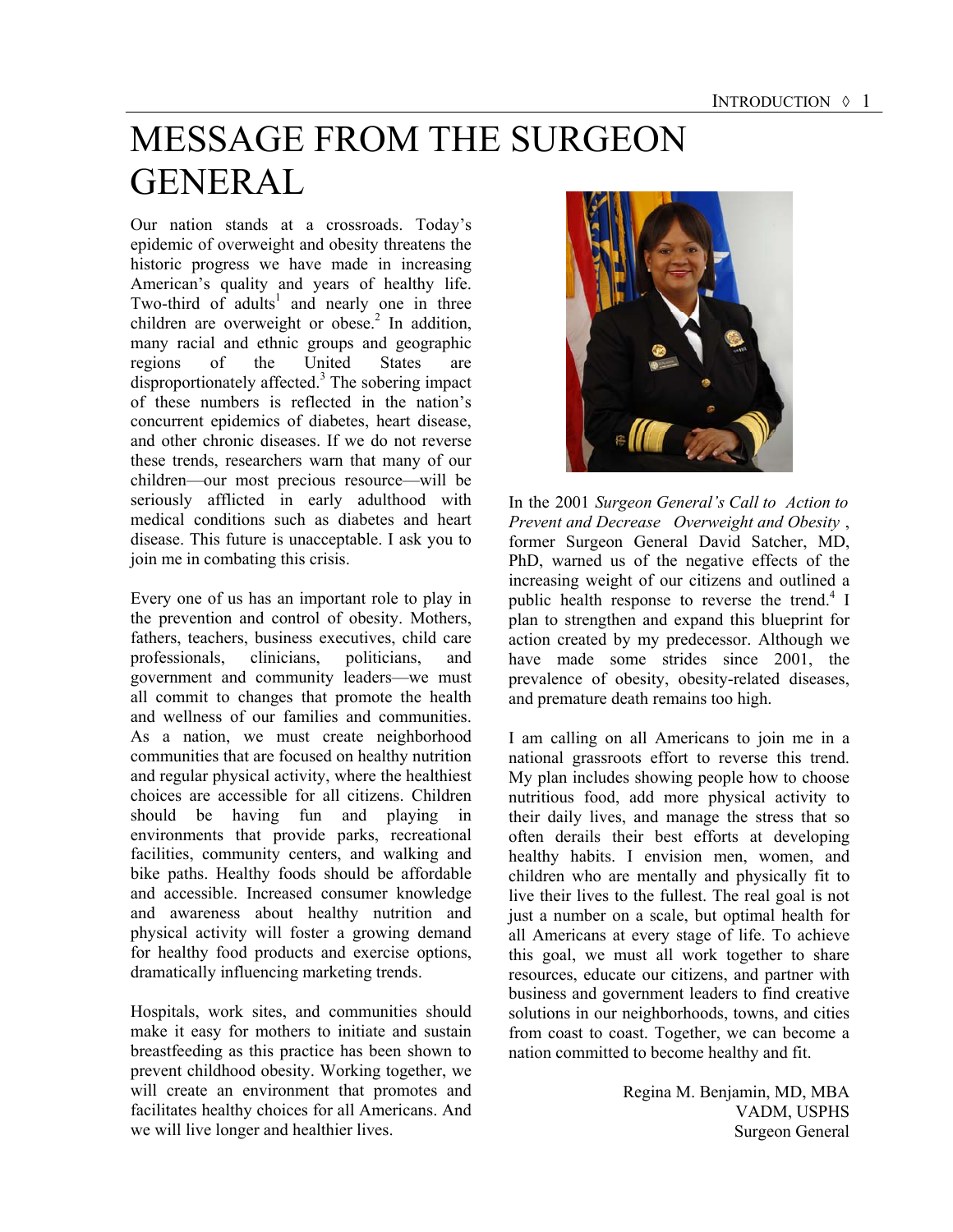# Background on **Obesity**

Obesity poses a major public health challenge. Each year, obesity contributes to an estimated  $112,000$  preventable deaths.<sup>5</sup> Obese adults are at increased risk for many serious health conditions, including high blood pressure, high cholesterol, type 2 diabetes and its complications, coronary heart disease, stroke, gallbladder disease, osteoarthritis, sleep apnea, and respiratory problems, as well as endometrial, breast, prostate, and colon cancers.<sup>6</sup> Children with a high body mass index (BMI), an indicator of excess body weight, are more likely than those with a normal BMI to have insulin resistance<sup>7</sup> (which can lead to diabetes), high blood pressure, and unhealthy levels of fats and other lipids. Furthermore, obese children often become obese adults; some studies have found that even 2- to 5 year-olds with a high BMI are likely to become obese adults.<sup>8</sup> Besides suffering from physical illnesses, obese adults and children also may experience social stigmatization and discrimination, as well as psychological problems.

In recent decades, the prevalence of obesity has increased dramatically in the United States, tripling among children and doubling among adults.1-2,9-10 This epidemic increase is the result of specific changes in our environment and behaviors in susceptible people. High-calorie, good-tasting, and inexpensive foods have become widely available and are heavily advertised. Portion sizes have increased, $11$  and we are eating out more frequently.<sup>12</sup> Our children drink more sugar-sweetened beverages than they did in the past, and they are drinking fewer beverages such as water or low or non- fat milk<sup>13</sup> that are healthier for growing minds and bodies.

However, dietary changes are not completely responsible for the epidemic.

Widespread adoption of multiple technological innovations in the home, workplace, and schools has reduced our daily physical activity. Similarly, the car-dependent design of our communities has made it much harder for our children to walk to school—and much harder for us to shop and do other errands entirely on foot or by bicycle. On top of these changes, many of our nation's schools have cut back or eliminated recess and physical education programs.<sup>14</sup>

This document highlights the trends, health consequences, and causes related to the obesity epidemic. Given the multiple social changes behind the epidemic, this brief also proposes healthpromoting actions that can be taken by multiple sectors of society.

#### **Trends**

The prevalence of obesity changed relatively little during the 1960s and 1970s, but it increased sharply over the ensuing decades—from 13.4% in 1980 to 34.3% in 2008 among adults and from 5% to 17% among children during the same period.<sup>1-2,9-</sup> <sup>10</sup> The prevalence of extreme obesity also increased during 1976–1980 and 2007–2008, and approximately 6% of U.S. adults now have a BMI of 40 kg/m2 or higher.<sup>15</sup>

The United States is not alone in experiencing an obesity epidemic. Similar increases in the prevalence of obesity have been reported in developed countries such as England and in countries where obesity was formerly rare.<sup>16-17</sup> For example, the prevalence in China among preschool-aged children living in urban areas has increased eightfold—from 1.5% in 1989 to 12.6% in 1997.18

#### **Disparities**

The burden of obesity is disproportionately borne by some racial and ethnic groups. For example, among 40- to 59-year-old women, about 52% of non-Hispanic blacks and 47% of Hispanics are obese; for non-Hispanic whites, the prevalence is 36%.19 These differences also are seen among children and teenagers. For example, obesity is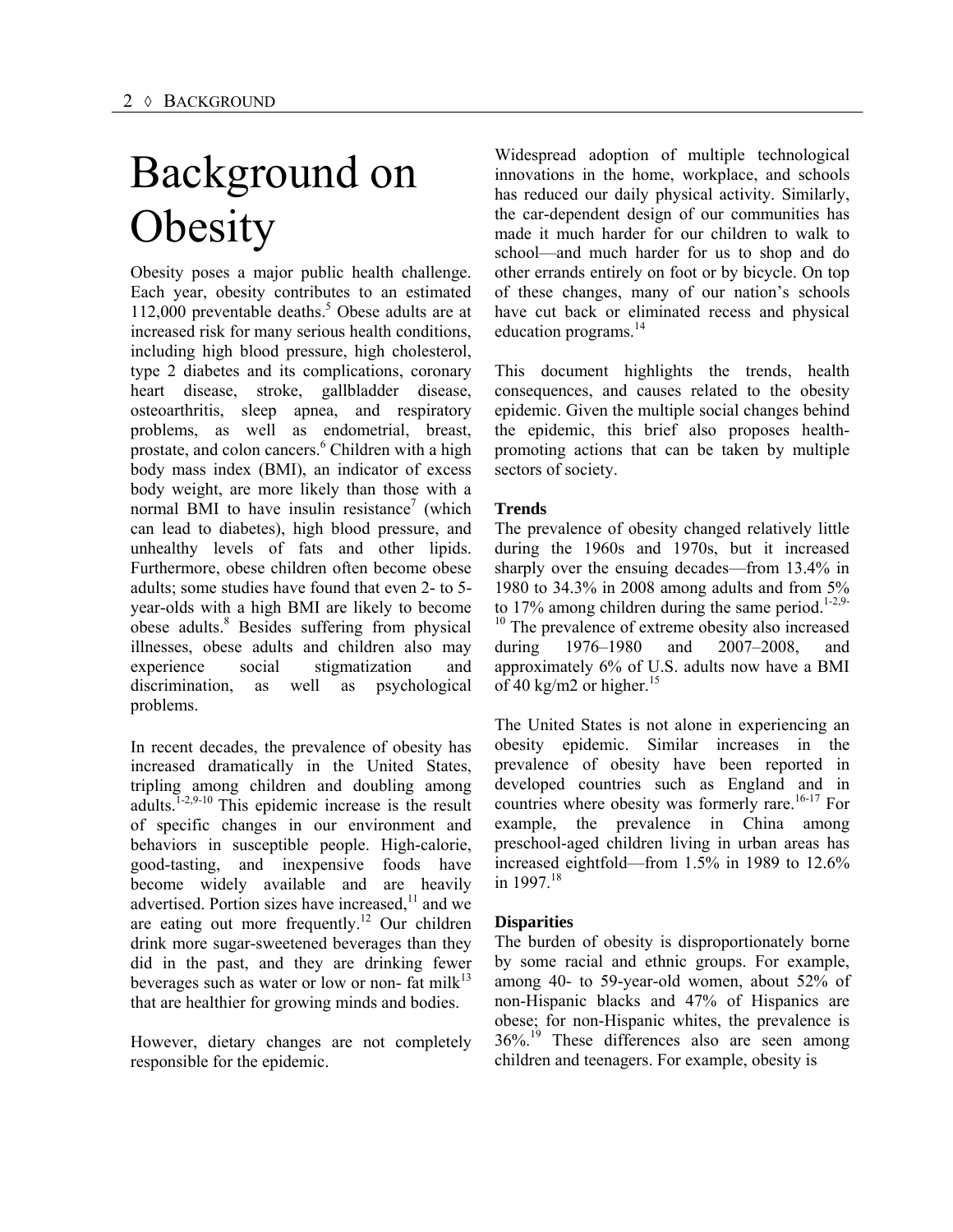much more common among non-Hispanic black teenagers (29%) than among Hispanic teenagers (17.5%) or non-Hispanic white teenagers  $(14.5\%)$ <sup>19</sup>

The burden of obesity and the severity of related health conditions vary among different population groups. While obesity is a public health crisis within the general population, it is even more prevalent in persons with mental illness<sup>20-21</sup> with some reports indicating  $83\%$  of people with serious mental illness being overweight or obese.<sup>22</sup> This puts people with mental disorders in double jeopardy. Not only are they dealing with a mental disorder that often leads to social isolation, a sedentary lifestyle and physical inactivity – all risk factors for obesity but they are also vulnerable to the chronic diseases associated with being overweight, mood instability and low self-esteem.<sup>23</sup> People with serious mental illness have shortened life-spans, on average living only until 53 years of age.<sup>24</sup> Their deaths are not brought on by their mental illness, but rather from other chronic health conditions, including obesity. Many people are not aware that rapid weight gain is one of the most common and alarming side effects of psychiatric medications for both children and adults.25 Youth aged 4 to 19 being treated with antipsychotic medications gained more than 7% of their total body weight in 12 weeks. $26$  Clearly persons with mental illness are a vulnerable population at high-risk for obesity and obesityrelated disorders.

#### **Measuring Overweight and Obesity**

Obesity is generally defined as excess body fat. However, since excess body fat is difficult to measure directly, obesity is often defined as excess body weight as measured by BMI. BMI, which is calculated as weight in kilograms divided by height in meters squared, is used to express weight adjusted for height. Although BMI has limitations as a measure,  $27$  it has been a useful indicator of overweight and obesity. For example, several studies have found that adults with a high BMI are at increased risk for various diseases<sup>6</sup>

| <b>Figure 1. Adult BMI Classification</b> |  |  |  |  |
|-------------------------------------------|--|--|--|--|
|-------------------------------------------|--|--|--|--|

| Underweight           | ${}_{<}18.5$ |
|-----------------------|--------------|
| <b>Healthy Weight</b> | 18.5-24.9    |
| Overweight            | 25-29.9      |
| <b>Obese</b>          | >30          |

| Underweight                        | $\leq 5^{\text{th}}$ percentile                                                                    |  |  |
|------------------------------------|----------------------------------------------------------------------------------------------------|--|--|
| <b>Healthy Weight</b>              | $5^{th}$ to the 85 <sup>th</sup> percentile<br>85 <sup>th</sup> to the 95 <sup>th</sup> percentile |  |  |
| Overweight                         |                                                                                                    |  |  |
| <b>Obese</b>                       | $\geq$ 95 <sup>th</sup> percentile                                                                 |  |  |
| *BMI for Age Percentile [Age 2-19] |                                                                                                    |  |  |

and children who have a high BMI are likely to have relatively high levels of body fatness.<sup>28</sup> Adults who have a BMI of 25.0 to 29.9 are considered to be overweight, those with a BMI  $\geq$  30 are considered obese, and those with a BMI  $\geq$  40 are considered extremely obese.<sup>6,29</sup>

In overweight and obese adults and children, other health risk factors (such as blood pressure, blood sugar, and blood fats) should be assessed, as recommended by published guidelines. Because excess body fatness in the abdomen can be a marker for increased health risk even at a lower BMI, measurement of waist circumference is recommended in overweight and obese adults.<sup>30</sup> BMI does not distinguish between lean tissue and body fat, and some growing children or athletic children and adults will have a BMI in the overweight or obese range without having an excess of body fat.<sup>31</sup> However, most children and adults with a BMI in the range considered obese will also have excess body fat.

Assessing if a child is at a healthy weight is complex. While BMI is often utilized, clinical assessment and other markers should be considered when determining a child's overall health and development. Among children, the marked BMI changes that occur with growth and development make it necessary to specify a high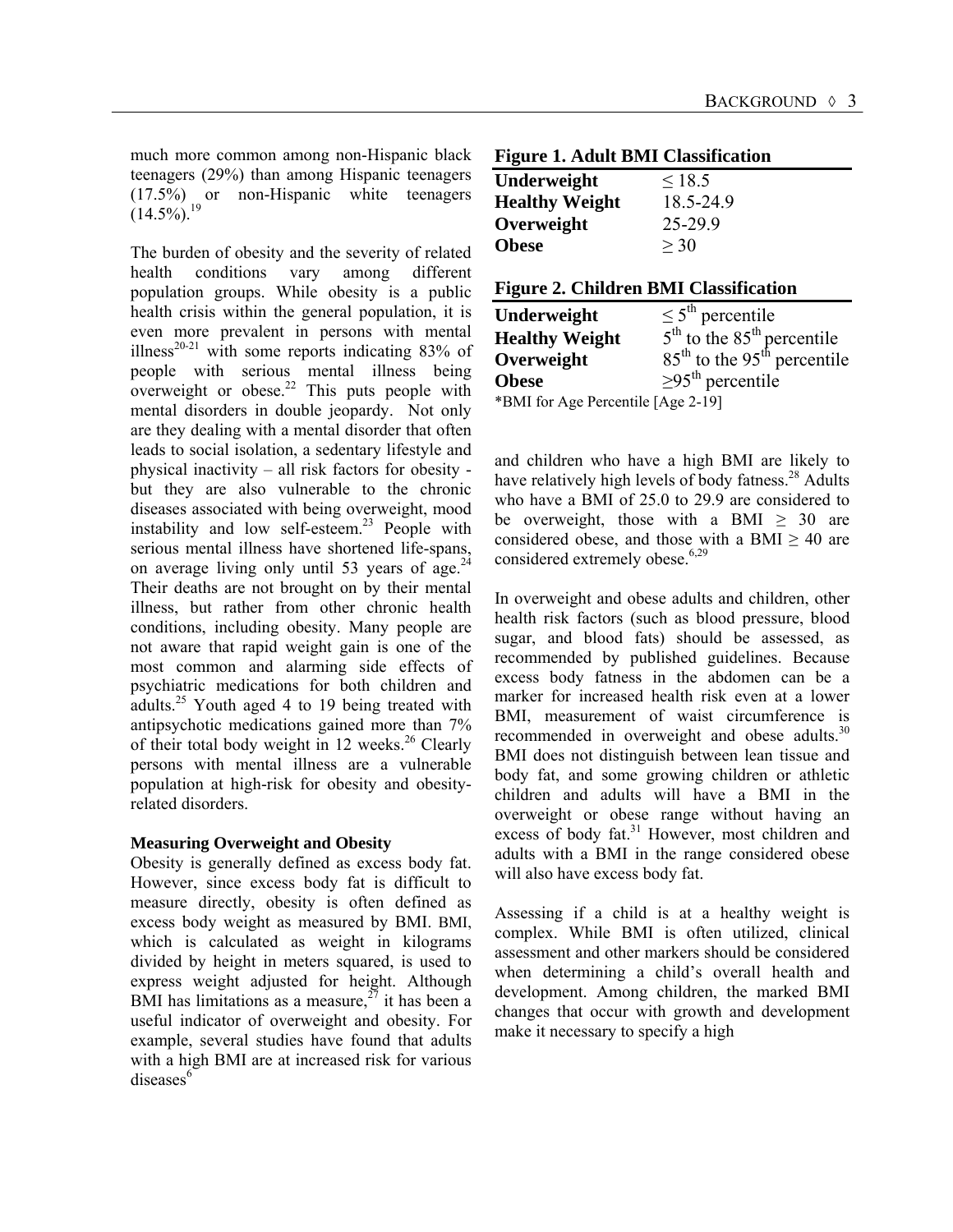#### 4 ◊ BACKGROUND

BMI relative to children of the same sex and age. The 2000 CDC growth charts are $32$  used for this purpose in the United States. Children and adolescents with a BMI at or above the sex-and age-specific 95th percentile of this reference population are often considered obese, and those with a BMI between the 85th and 94th percentiles are often considered overweight.<sup>33</sup> Although these cut points are not diagnostic criteria, elevated BMI among children most often indicates increased risk for future adverse health outcomes and/or development of disease.

#### **Health Consequences**

Obesity in early life has been found to increase the risk for various diseases in adulthood, including diabetes and heart disease, in part because obese children are likely to become obese adults.34-35 Several studies also have found short-term effects of excess weight during childhood—for example, high BMI levels among children and teenagers are associated with childhood development of atherosclerosis.<sup>36-38</sup>

The growing U.S. obesity epidemic is reflected in the tripling, since 1980, of the number of Americans who have diabetes.<sup>39</sup> Approximately  $8\%$  of U.S. adults have type 2 diabetes,  $40$  a disease that increases the risk for cardiovascular disease, stroke, kidney disease, blindness, lowerlimb amputation and other problems. Obesity is the most important risk factor for type 2 diabetes.<sup>41</sup> Although type 2 diabetes has traditionally been viewed as developing among middle-aged (or older) adults, type 2 diabetes is now occurring in early life.42 Although the rate of type 2 diabetes in children has increased, it is very low<sup>42</sup> (one quarter of 1 percent), but more than 75% of children and adolescents with type 2 diabetes are obese. $43-44$  The poor glycemic control of many adolescents with type 2 diabetes,  $45$  along with the increased duration of diabetes diagnosed in early life, may increase the risk of subsequent complications.

#### **Causes of Obesity**

In addition to consuming too many calories and not getting enough physical activity, genes,

metabolism, behavior, environment, and culture can also play a role in causing people to be overweight and obese. Identifying determinants of and supporting changes in behaviors and in the environment are likely to be the most effective actions to combat obesity. Key modifiable risk factors are physical activity, sedentary behavior and diet. Physical activity plays several important roles in the prevention and control of obesity, and it is essential for health at any weight. Increased physical activity and decreased sedentary behavior are associated with lower rates of obesity, and it reduces the risk for many of the diseases associated with obesity, such as diabetes and heart disease.

A healthy diet is also important. Beginning early in life, breastfeeding is a relatively short-term intervention which has significant long-term potential for maintaining a lower BMI.<sup>46</sup> At any stage of life, increased consumption of excess calories from fats and added sugars in foods that are energy dense, such as fast food, is associated with obesity. These foods are relatively higher in calories than nutrients that are needed for health. Sugar-sweetened beverages, such as soda, contribute to excess calorie intake from added sugars or displace more nutritious foods in the diet. Some evidence suggests that the body may not compensate for the calories consumed with these beverages. $47$  In contrast, consumption of fruits and vegetables in place of high calorie foods may reduce the risk for obesity and help sustain weight loss because the body's sense of fullness at meals is partly regulated by volume. Fruits and vegetables contain few calories and are bulky foods, so they have a low caloric density and are more filling than fast foods.

The amount of time spent watching television is another association with obesity in both children and adults. The association with obesity may be mediated in part by the effects of television time on food consumption. The more time children spend watching television, the more likely they are to eat while doing so and the more likely they are to eat the high-calorie foods that are heavily advertised on television.<sup>48</sup>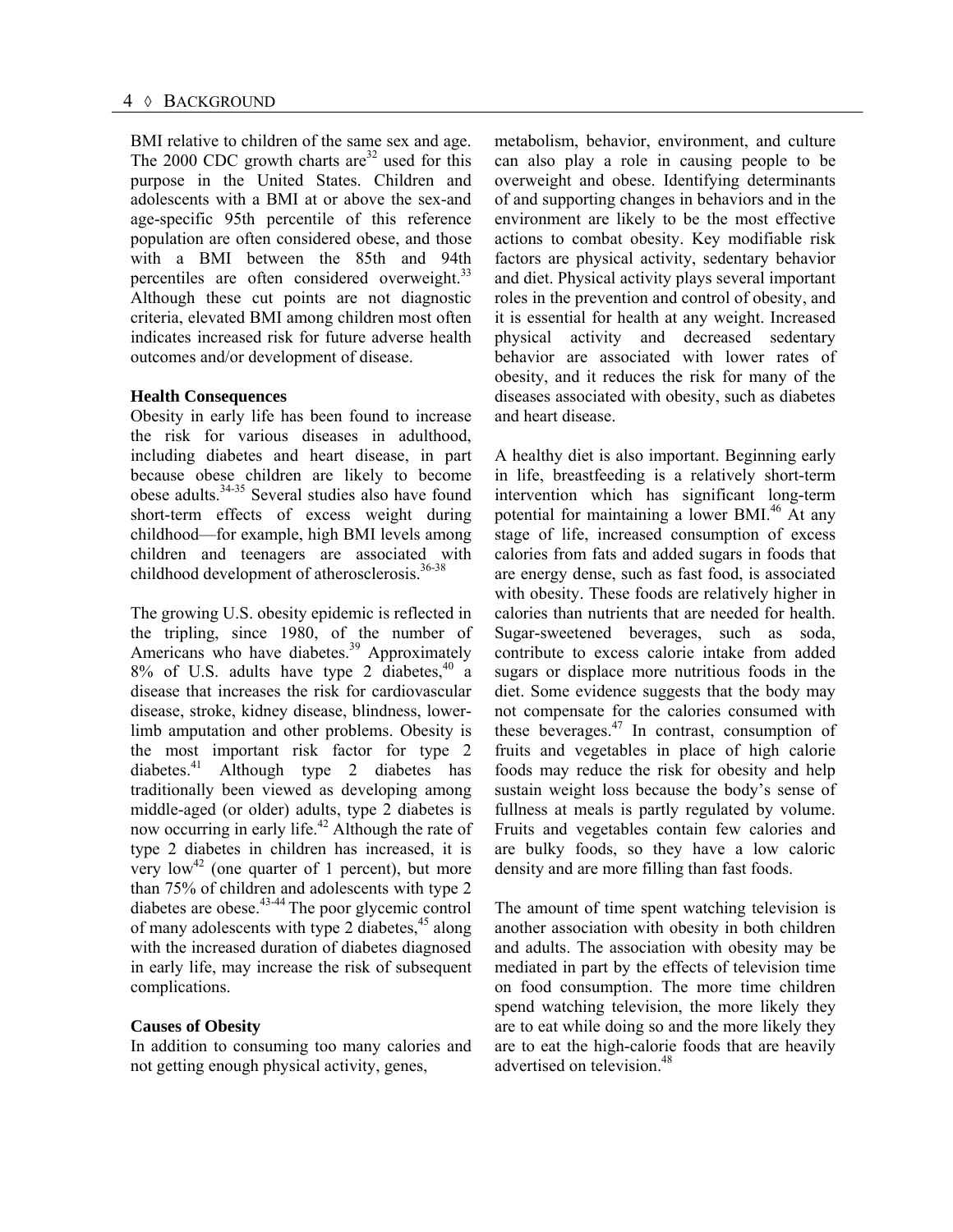Stress is another contributing factor to overweight and obesity. Studies have shown chronic stress adversely affects blood pressure and cholesterol and may lead persons to increase their caloric intake.<sup>49</sup> Furthermore stress may limit people's motivation and ability to adopt positive weight-related behaviors.<sup>50</sup>

## Opportunities for Prevention

Interventions to prevent obesity should focus not only on personal behaviors and biological traits, but also on characteristics of the social and physical environments that offer or limit opportunities for positive health outcomes. Critical opportunities for interventions can occur in multiple settings: home, child care, school, work place, health care, and community.

#### **Individual Healthy Choices and Healthy Home Environments**

As a society, we have to begin to change our habits one healthy choice at a time. Change starts with the individual choices we as Americans make each day for ourselves and those around us. Balancing good nutrition and physical activity while managing daily stressors is always a challenge, but one that can be achieved. Finding time to shop for and prepare healthy meals after work and between family activities requires planning. Stress and a lack of available healthy and affordable foods are some of the reasons why many people turn to fast food as a regular source for meals. Eating excess calories contributes to obesity, but so does watching too much television<sup>48</sup> and sitting for hours in front of a computer.

This fact is especially true for children and teenagers. Technological advancements have made our lives more convenient—but also more sedentary. Research shows that leading an inactive life not only increases the risk of becoming overweight or obese, but also

contributes to an increased risk for disease and  $disability.<sup>51</sup>$ 

The good news is that we can overcome these challenges—and the reward is the creation of a healthy and fit nation. Healthy choices include:<sup>51-</sup> 53

- Reducing consumption of sodas and juices with added sugars.
- Reducing consumption of energy dense foods that primarily contain added sugars or solid fats.
- Eating more fruits, vegetables, whole grains, and lean proteins.
- Controlling your portions.
- Drinking more water.
- Choosing low-fat or non-fat dairy products.
- Limiting television viewing time and consider keeping televisions out of children's rooms.
- Becoming more physically active throughout the day.
- Breastfeeding exclusively to 6 months.

#### **Creating a Healthy Home Environment**

As adults, we need to help our children get off to a good start. The earliest risks for childhood obesity begin during pregnancy. Excess weight gain, diabetes, and smoking during pregnancy are not just health risks for the mother—they also put children at risk for obesity early in life. Keeping pregnancy weight gain within recommended limits will help prevent diabetes in the mother. Stopping cigarette smoking and abstaining from alcohol and drug use will protect the health of the mother and the baby.

The earliest decisions regarding food, activity, and television viewing occur in the home. Parents and other caregivers play a key role in making good choices for themselves and their loved one. Children and teenagers look to their mothers and fathers and other caregivers to model healthy lifestyle habits, and adults need to teach by example. In some households, several generations may live together or have responsibility for children at different times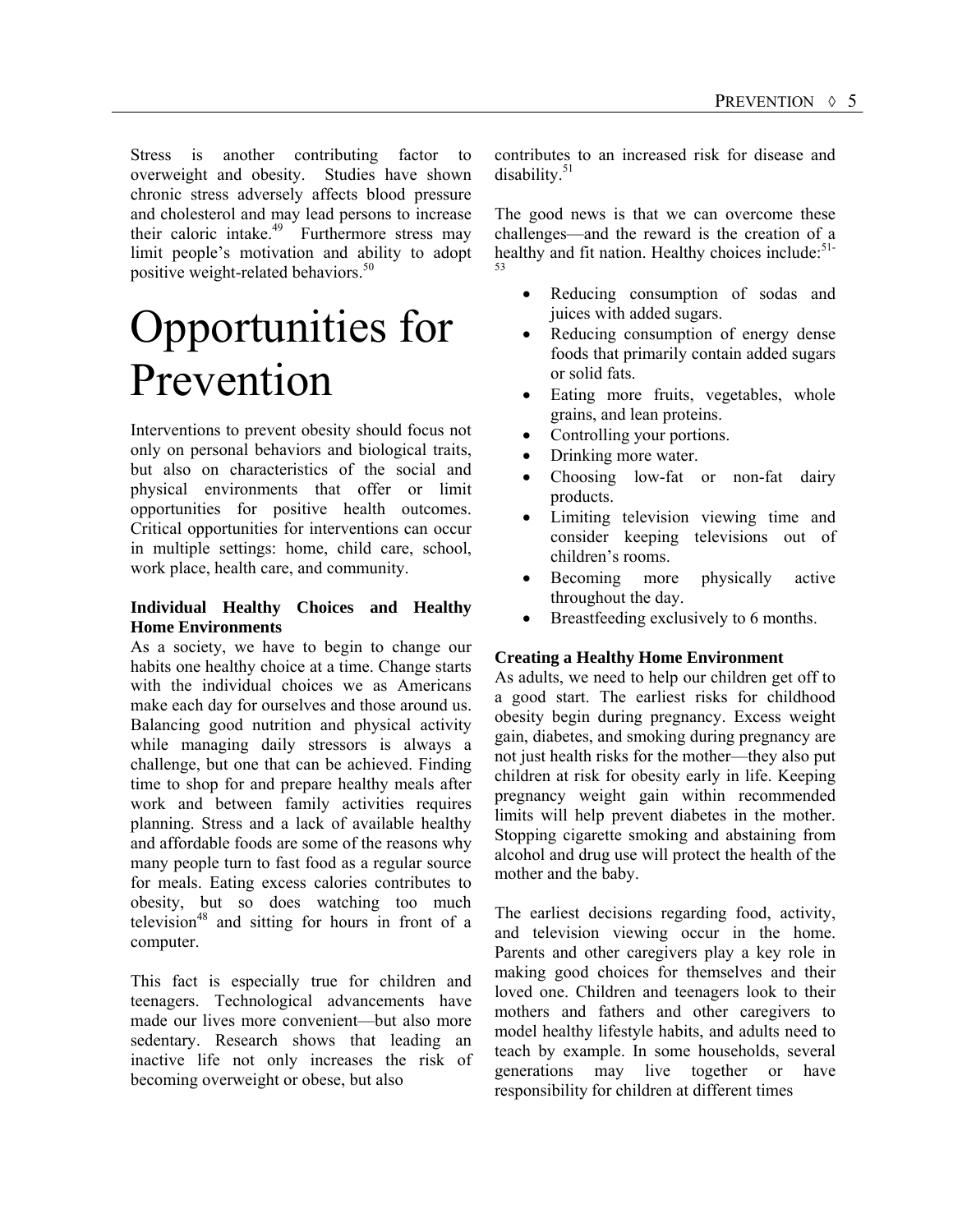during the day. This sharing of duties requires coordination and consistency in activities and habits related to food shopping and preparation, access to physical activity, and limits on television and computer use.

Both young children and teenagers learn from the choices they see adults make. One way to help children learn is to involve all family members in family-based physical activities and in planning, shopping for, and preparing meals. These activities provide both an education in healthy nutrition and exercise, as well as a critical foundation for how to make healthy lifestyle choices.

#### *Healthy Food Choices*

The first decision that parents make about what to feed their child occurs during pregnancy. After the baby is born, mothers should breastfeed whenever possible because it provides the highest quality of nutrition and helps to prevent early childhood obesity.<sup>46</sup> By age 2, children should be drinking low-fat or non-fat milk. As parents, we are in charge of the foods we provide to our children. Creativity with food preparation can often solve the problems presented by picky eaters. Adults also should offer children small portions and show them how to eat slowly and enjoy their meal.

#### *Healthy Teenagers*

The teenage years present unique challenges. Adolescence is a time of vulnerability to the development of psychiatric disorders, including eating disorders, depression, drug and alcohol abuse. Adolescent boys and girls are subjected to significant peer pressure related to eating and exercise, and most school systems provide limited opportunities for physical activity. Teenagers often drink more carbonated and caffeinated beverages and eat more fast foods. These multiple stresses and unhealthy habits make teenagers particularly vulnerable to becoming sedentary, overweight, and obese. An obese teenager has a greater than 70% risk of becoming an obese adult. $34$  Parents should guide

their teenagers to become fit and healthy adults while being cautious not to trigger unhealthy eating behaviors or eating disorders.

#### *Physical Activity*

Scheduling time for the recommended levels of physical activity is essential to overall health. Physical activity can help control weight, reduce risk for many diseases (heart disease and some cancers), strengthen your bones and muscles, improve your mental health, and increase your chances of living longer. $51$ 

Adults should do at least 150 minutes of moderate-intensity physical activity per week.<sup>51</sup> Aerobic activity such as brisk walking or general gardening should be done in episodes of at least 10 minutes and preferably should be spread throughout the week. For children and teenagers, the recommendation is for 1 hour of daily physical activity that includes vigorous activities and activities that strengthen their bones.<sup>51</sup>

Making physical activities fun can affect how children and teenagers respond to changes in their routine. Programmed, repetitious exercise may work for adults, but it rarely works for children. Look for ways to add physical activity throughout the day. When possible, parents should walk with children to and from school, and children should have scheduled time to play. Because safety is a real concern in many neighborhoods, citizens should talk with their local elected officials and members of law enforcement to find ways to improve safety so everyone can walk or play outdoors.

#### *Television and Computer Use*

In recent years, we have witnessed an explosion of technological advances in televisions, home entertainment centers, computers, and video game players. A new report released in  $2010^{54}$ found that nearly two-thirds of kids aged 8 - 18 say the TV is usually on during meals and nearly half report the TV is left on "most of the time" in their home. Seven in ten young people have a TV in their bedroom and 50% also have a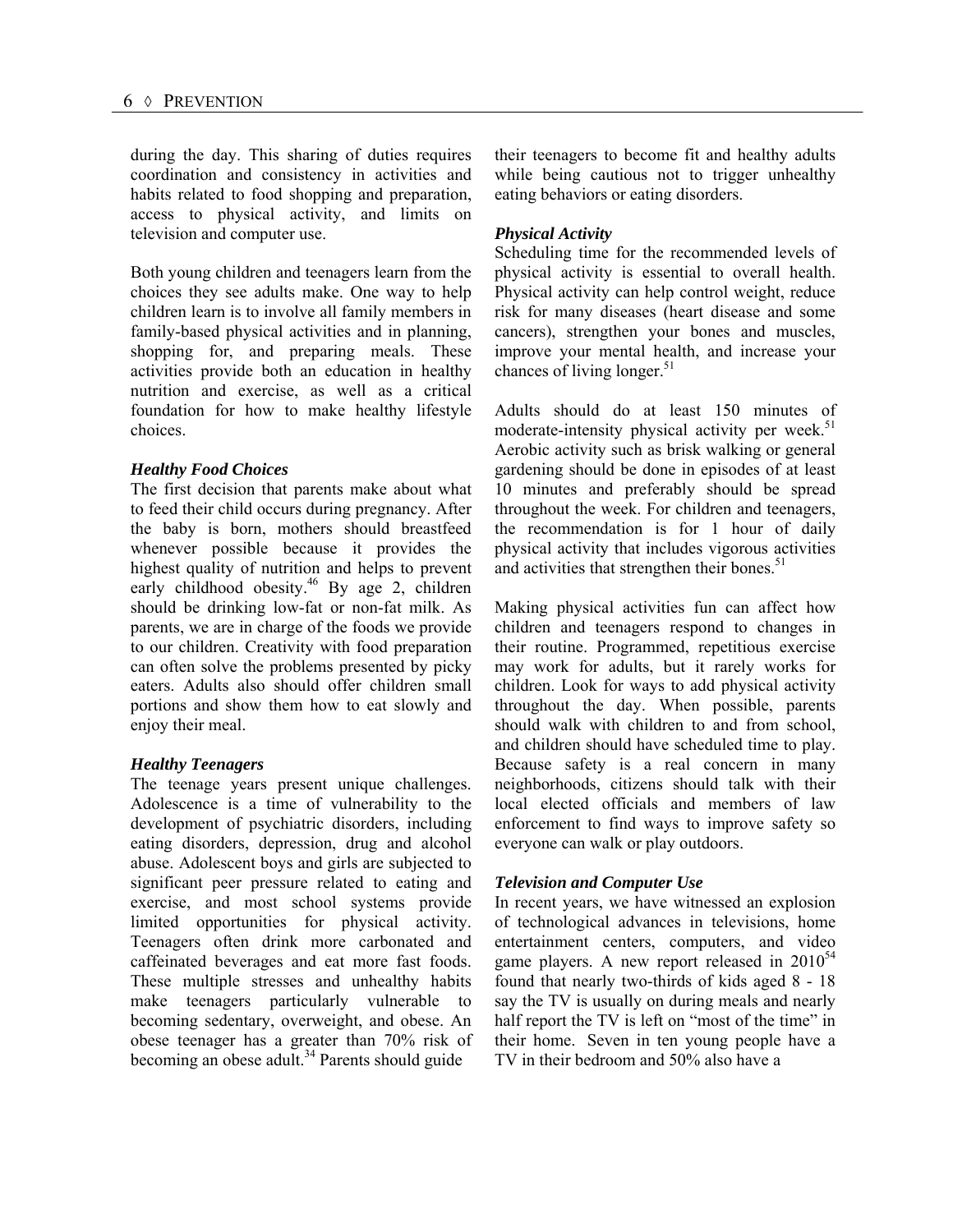console video game player in their room. Overall, 8-18 year-olds spend over 7 hours per day using entertainment media (TV, video games, computers) amounting to more than 53 hours a week.

The hours that adults, teenagers, and children are spending in front of a television or computer screen contribute to their sedentary lifestyle and increase their risk for obesity. In particular, the more time children spend watching television, the more likely they are to eat while doing so and the more likely they are to eat the high-calorie food that are heavily advertised to both adults and children.<sup>55</sup>

Most parents either do not set limitations on screen time or don't enforce them. Studies have shown that when parents establish rules and implement them, screen time declines by 2 hours per day, leaving opportunities for more physical activity. Parents need to be role models by limiting their own television time and spending more time with their children.

#### **Creating Healthy Child Care Settings**

Early childhood settings, including child care and early childhood education programs, affect the lives of millions of U.S. children. In 2005, 61% of children aged 0–6 years who were not yet in kindergarten (about 12 million children) received some form of child care on a regular basis from someone other than their parents.<sup>56</sup> Child care programs should identify and implement approaches that reflect expert recommendations on physical activity, screen time limitations, good nutrition, and healthy sleep practices. Early childhood providers, like parents, should model healthy lifestyle behaviors and teach children how to make healthy choices. They also should reach out to parents to encourage them to practice and promote healthy habits at home.

To choose a healthy child care environment, parents should:

• Ask childcare providers about their approach to promoting healthy lifestyles for children.

- Visit the setting to see how childcare providers model and teach physical activity, good nutrition, and healthy sleep practices.
- Ask childcare providers how they keep parents informed about what they can do at home to support their child's physical activity, good nutrition, and healthy sleep practices.
- Ask childcare providers about their support of breastfeeding, breast milk storage and handling.

Child care providers should:

- Identify and use resources that recommend effective approaches to promoting physical activity, good nutrition, and healthy sleep in early childhood settings.
- Establish and post policies, procedures, and practices that support these approaches in ways that respect local communities and cultures.
- Stay current in these approaches through required regular training.
- Educate and involve parents in trainings and other activities.

State regulations regarding physical activity, nutrition, and screen time vary greatly among child care settings by state and type (e.g., Head Start, center-based child care, family-based child care). Standardized national goals for early child care—especially ones related to healthy weight would improve the quality of early childhood settings and give childcare providers and parents a foundation to improve their knowledge and skills to support these goals.

For example, recommended policies that can help child care programs support healthy weight for young children include the following:

- Require 60 minutes of a mix of structured and unstructured daily physical activity.
- Establish nutrition requirements in child care by using national recommendations such as the *Dietary G uidelines for Americans*.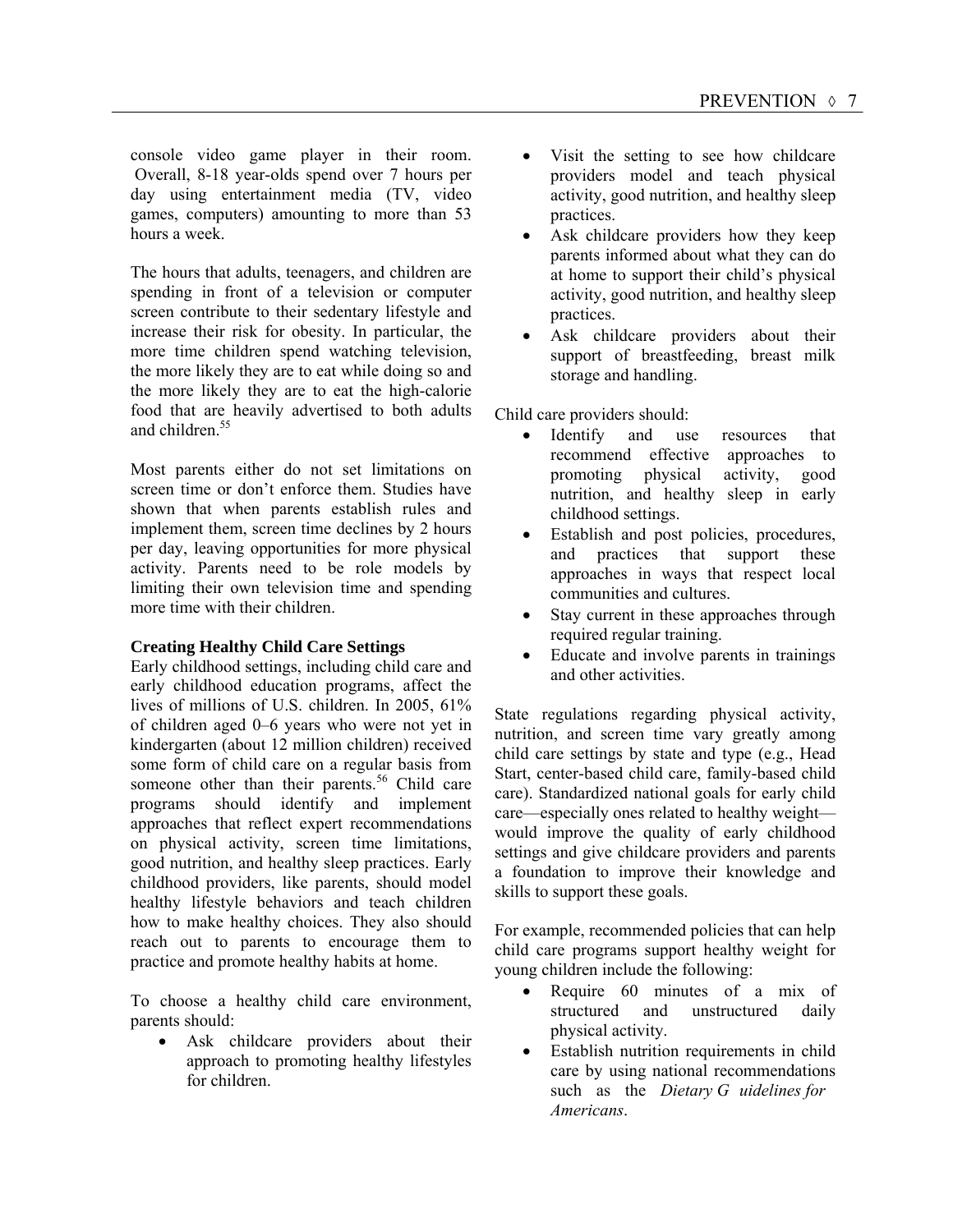- Use a structured approach to training child care providers how to promote physical activity and good nutrition and how to educate and involve parents in these activities.
- Give parents materials that reinforce the practices of child care settings that promote physical activity and good nutrition and limit screen time.

#### **Creating Healthy Schools**

Schools play a pivotal role in preventing obesity among children and teenagers. Each school day provides multiple opportunities for students to learn about health and practice healthy behaviors that affect weight, including physical activity and good nutrition. Well-designed school programs can promote physical activity and healthy eating, reduce the rate of overweight and obesity among children and teenagers, and improve academic achievement.57-64

To ensure that nutrition and physical activity programs are effective, school administrations need physical education specialists, health education specialists, and certified food service staff. Schools should encourage and reinforce healthy dietary behaviors by providing nutritious and appealing foods and beverages in all venues accessible to students, including the cafeteria, vending machines, school stores, and concession stands. A substantial percentage of students' recommended physical activity can be provided through a comprehensive school-based physical activity program that includes high-quality physical education, recess and other physical activity breaks, intramurals and physical activity clubs, interscholastic sports, and walk- and biketo-school initiatives  $65-66$ 

High-quality physical education gives young people a chance to learn the skills needed to establish and maintain physically active lifestyles throughout their lives. States and local school districts set requirements for physical activity levels.

In 2006, few schools provided daily physical education or its equivalent for the entire school year to all students.<sup>67</sup> Nationwide, only 30% of high school students attended physical education classes 5 days in an average school week, compared with  $42\%$  in 1991.<sup>68</sup>

To help students develop healthy habits, schools should have comprehensive wellness plans that include:

- An active school health council to guide health-related policy decisions.
- A planned and sequential health education curriculum for prekindergarten through grade 12. This curriculum should be based on national standards and address a clear set of behavioral outcomes that empower students to make healthy dietary choices and meet physical activity recommendations.
- A school and school workplace wellness policy that includes teachers and other school employees to model healthy behaviors.
- A comprehensive professional development and credentialing program for staff that addresses health education, physical education, food service, and health services.
- Partnerships with parent-teacher organizations, families, and community members to support healthy eating and physical activity policies and programs.

To promote healthy nutrition, schools should:

- Establish nutrition standards that promote healthy nutritious foods.
- Ensure availability of appealing, healthy food options that that enable students to comply with recommendations in the U.S. Dietary Guidelines for Americans, including fresh fruits and vegetables, whole grains, and lean proteins.
- Use presentation, marketing, and education techniques to encourage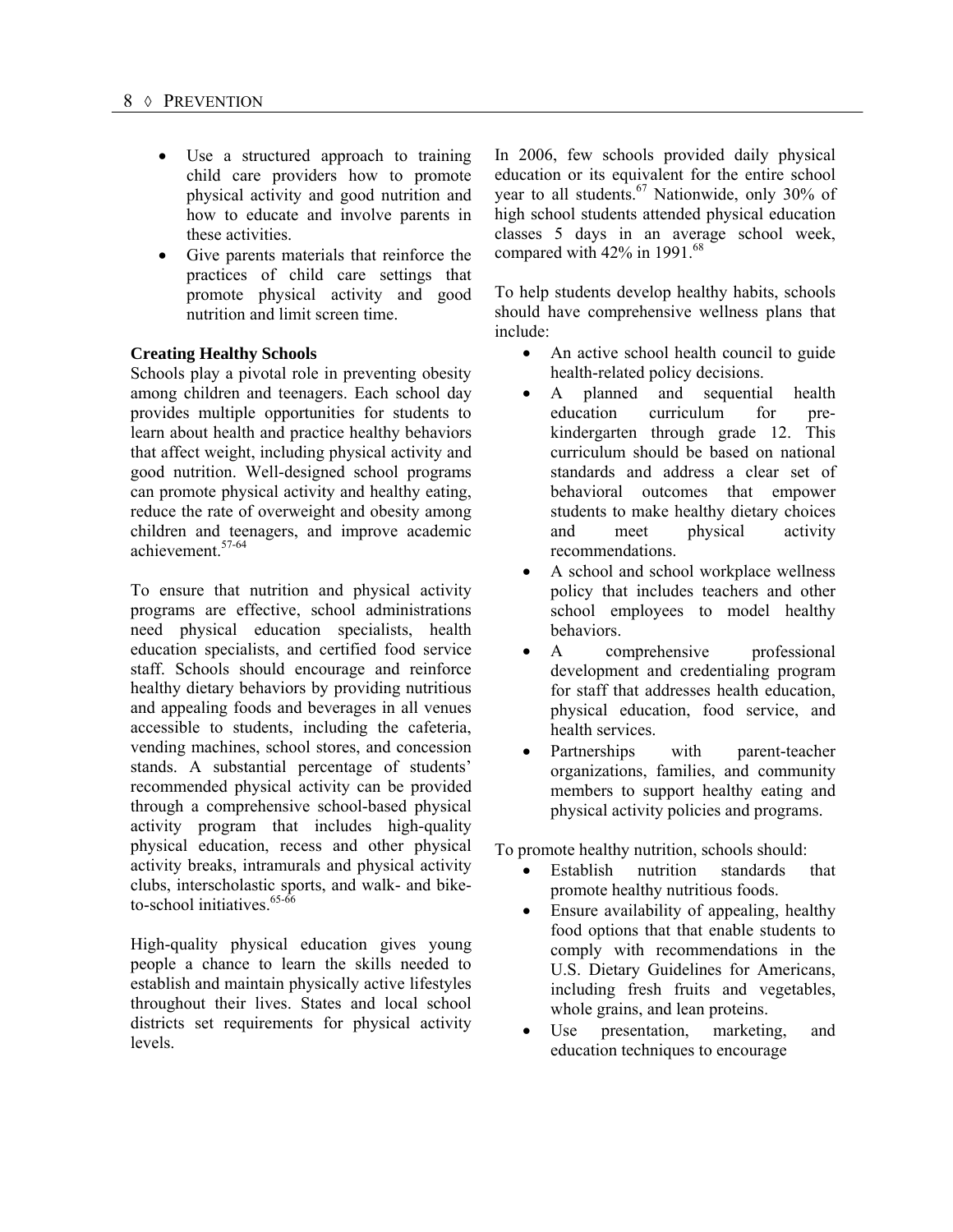students to eat more fruits and vegetables, whole grains, and lean proteins and to drink more water and low-fat or non-fat beverages.

- Make sure water is available throughout the school setting.
- Limit amounts of high calorie snack options, including beverages in vending machines.

To promote physical activity, school systems should:

- Require daily physical education for students in pre-kindergarten through grade 12, allowing 150 minutes per week for elementary schools and 225 minutes per week for secondary schools.
- Require and implement a planned and sequential physical education curriculum for pre-kindergarten through grade 12 that is based on national standards.
- Require at least 20 minutes daily recess for all students in elementary schools.
- Offer students opportunities to participate in intramural physical activity programs during after-school hours.
- Implement and promote walk- and biketo-school programs.
- Establish joint use agreements with local government agencies to allow use of school facilities for physical activity programs offered by the school or community-based organizations outside of school hours.

#### **Creating Healthy Work Sites**

The majority of the 140 million men and women who are employed in the United States spend a significant amount of time each week at their work site. Wellness programs in the workplace are an effective way to support people's efforts to achieve and maintain a healthy weight.<sup>69</sup> Because obesity reduces worker productivity<sup>70-71</sup> and increases health care costs, employers are becoming more aware of the need to address risk factors for poor nutrition and physical inactivity through workplace initiatives.

Research has shown that health promotion programs in the workplace can be cost effective and well worth the ongoing costs of implementing these programs. $72-75$  Because the health and productivity of an employer's workforce is affected by the vitality of the communities in which employees reside, businesses will benefit from being actively involved in health promotion efforts within their communities.<sup>76</sup>

To create healthy work sites, employers can:

- Establish and promote creative work site wellness programs, ask employees to be wellness champions, and set up ongoing employee challenges.
- Support employees who want to breastfeed by providing written policies and designated private, clean spaces for breastfeeding or expressing milk.
- Create a culture of wellness by integrating messages about the benefits of physical activity and healthy eating into the workplace.
- Provide opportunities and incentives for physical activity through onsite facilities, group classes or personal training, outdoor exercise areas, walking paths, and stairwell programs.
- Make healthy food and beverage available and affordable in the workplace.
- Become active partners in the health promotion efforts of local community groups, such as community coalitions and task forces.
- Sponsor community health events.
- Help develop government policy and legislative initiatives that support employee wellness programs.
- Provide health benefits that offer employees and their dependents coverage for obesity-related services and programs.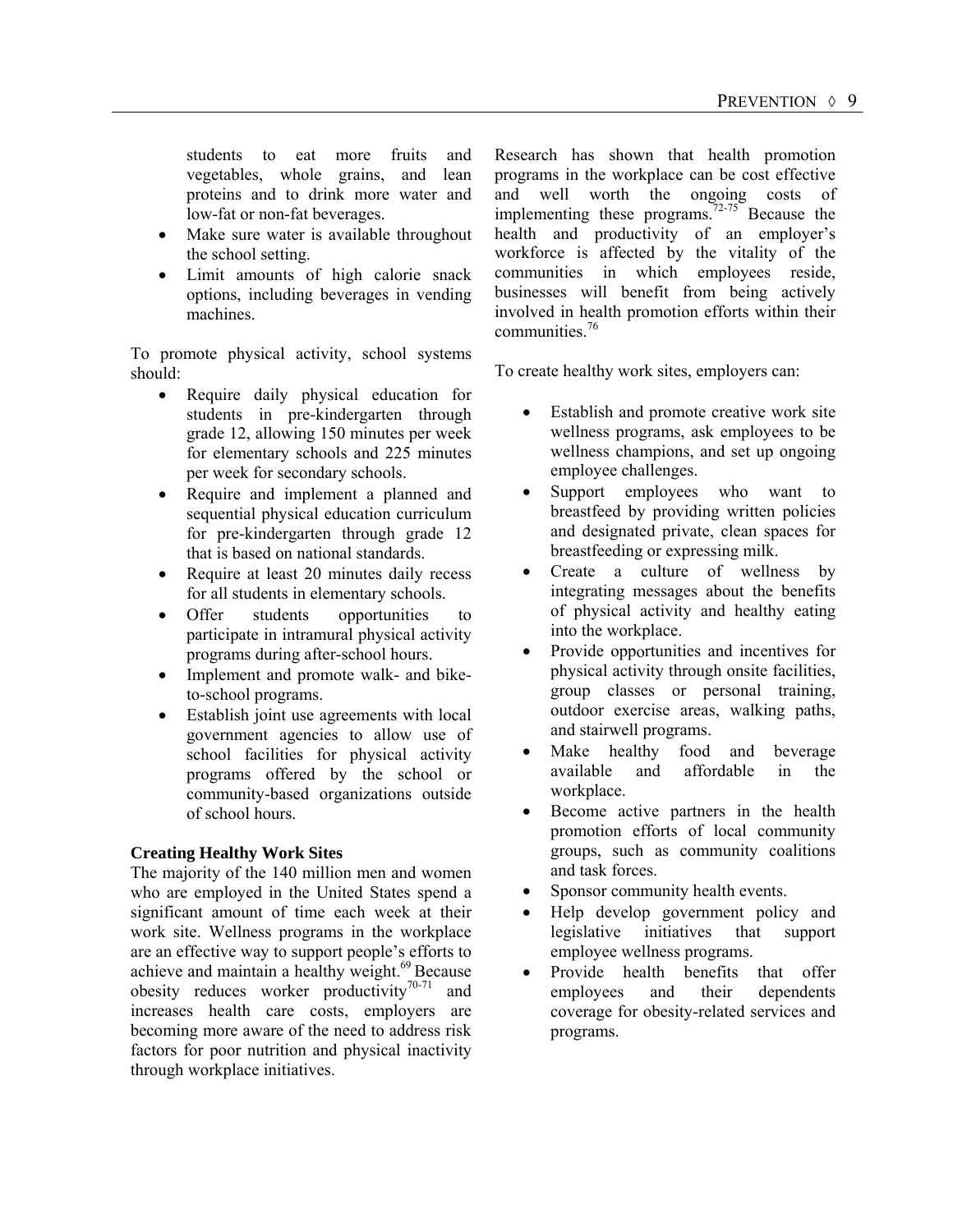#### **Mobilizing the Medical Community**

In 2002, Americans made an estimated 166 million visits to medical offices.<sup>77</sup> People access the health care system through multiple channels, and medical care settings are an important avenue for preventing and controlling overweight and obesity. Clinicians are often the most trusted source of health information and can be powerful role models for healthy lifestyle habits.

Clinicians should make it a priority to teach their patients about the importance of achieving and maintaining a healthier body weight, becoming more physically active, selecting healthier food options and managing stress. They should provide comprehensive resources to help patients make healthy lifestyle choices. These resources should include in-office access or referrals to registered dietitians, health educators, counselors, psychologists, and fitness professionals, as well as to links to community resources.<sup>78</sup>

To help their patients make healthy lifestyle choices, clinicians should:

- Measure patients' BMI and explain the connection between BMI and increased risk for disease and disability.
- Record patients' physical activity levels and stress the importance of consistent exercise and daily physical activity.
- Assess and record information on patients' dietary patterns.
- Use terms that are appropriate for families and children to define healthy weight and BMI and explain how to achieve this goal.
- Work as a team to provide a comprehensive assessment and learning experience for each patient.
- Ensure that patients are referred to resources (both internal and external) that will help them meet their psychological, nutritional, and physical activity needs
- Promote awareness about the connection between mental and addiction disorders and obesity.
- For treatment of people with severe mental illness who are at risk for overweight or obesity, consider medications that are more weight neutral.

To support clinicians and their staff, the health care system should:

- Encourage clinicians and their staff to practice healthy lifestyle behaviors and be role models for their patients.
- Use best practice guidelines to teach health professional students and clinicians how to counsel patients on effective ways to achieve and maintain healthy lifestyle habits.
- Promote effective prenatal counseling about maternal weight gain, breastfeeding, the relationship between obesity and diabetes, and the need to avoid alcohol, tobacco, and drug use during pregnancy.
- Help clinicians and their staff advocate for community strategies that improve nutrition and physical activity resources for their patients.
- Promote innovative ways that clinicians and their staff can advocate for policy changes at local, state, and federal levels that will make it easier for their patients to adopt and sustain healthy habits.

#### **Improving Our Communities**

Americans need to live and work in environments that help them practice healthy behaviors. The social, cultural, physical, and economic foundations of a community are important factors in its ability to support a healthy lifestyle for its citizens. For example, government and private organizations should pool their resources to increase access to healthy foods—such as ensuring that all neighborhoods, especially in low-income areas, have full-service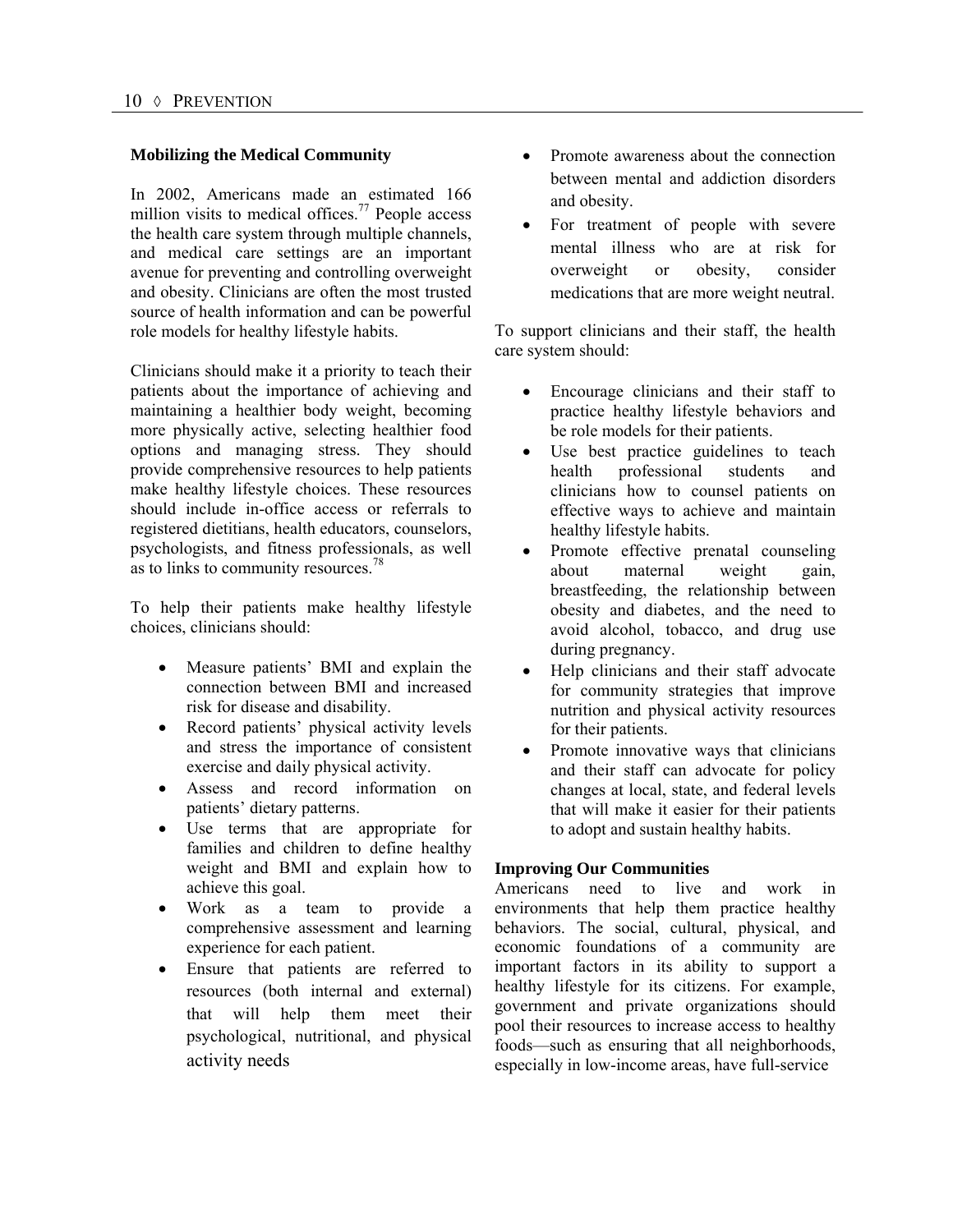and safe options for physical activities, such as walking and bike paths, sidewalks, and parks.

To reverse the obesity epidemic, every neighborhood and community should become actively involved in grassroots efforts to create healthier environments for all citizens, from infants to older adults. Individuals and groups of private citizens should work closely with community leaders to make the changes needed to support healthy lifestyles.

To help lead our nation toward healthy eating and active living, The Centers for Disease Control and Prevention has recommended the following strategies:<sup>79</sup>

- Increase availability of healthy, affordable food and beverage choices in public service venues.
- Improve geographic availability of supermarkets in underserved areas.
- Improve access to fresh fruits and vegetables by providing incentives for the production, distribution, and procurement of foods from local farms.
- Limit advertisements of less-healthy foods and beverages.
- Increase support for breastfeeding.
- Promote exclusive breastfeeding and worksite accommodations to express human milk.
- Improve access to outdoor recreational facilities.
- Build or enhance infrastructures to support more walking and bicycling.
- Support locating schools within easy walking distance of residential areas.
- Improve access to public transportation.
- Support mixed-use development.
- Enhance personal and traffic safety in areas where people are or could be physically active.
- Participate in community coalitions or partnerships to address obesity.

Community coalitions across the United States are working with their leaders, advocating for change, and seeing real results. All communities across the country should have community coalitions that focus on the health and wellness of their citizens. The most effective coalitions include representation from all sectors businesses, clinicians, schools, academia, government, and the faith community. These groups work together to assess the physical and social community, develop a plan when change is needed, and take action. History has shown that grassroots movements can make positive changes in their communities.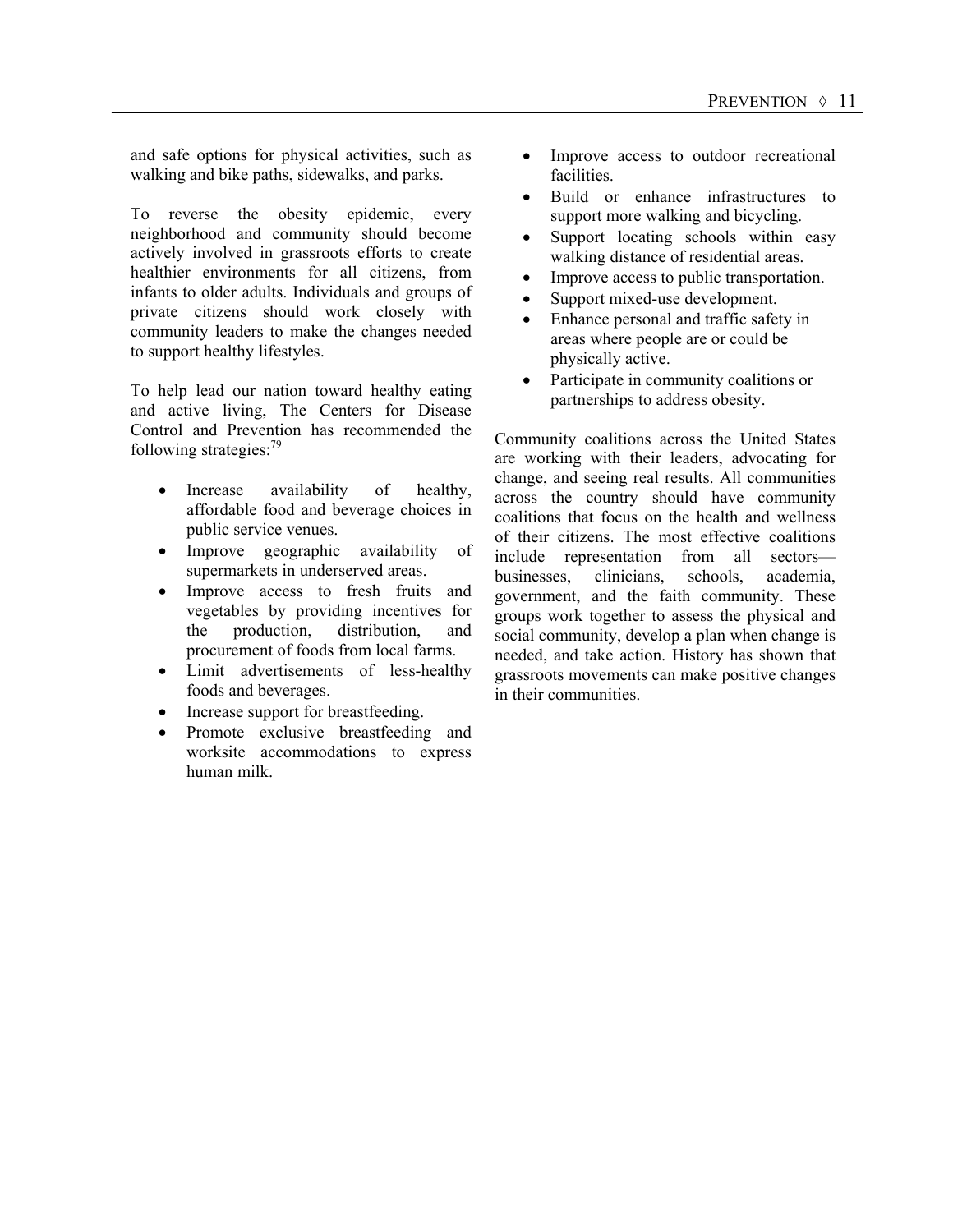### Closing Statement and Charge from the Surgeon General

To stop the obesity epidemic in this country, we must remember that Americans will be more likely to change their behavior if they have a meaningful reward—something more than just reaching a certain weight or BMI measurement. The real reward has to be something that people can feel and enjoy and celebrate. That reward is invigorating, energizing, joyous health. It is a level of health that allows people to embrace each day and live their lives to the fullest without disease, disability, or lost productivity.

Good nutrition, regular physical activity, and stress management significantly contribute to achieving optimal health. By practicing these healthy lifestyle behaviors, excess weight is prevented, weight loss is sustained, and strength and endurance are achieved. This is the reward we need to communicate to the American public. We must help our communities make the important and life-saving connection between being healthy, fit and living well.

We are indeed at a crossroads. The "old normal" was to stress the importance of attaining recommended numbers for weight and BMI. Although these numbers are important measures of disease and disability, the total picture is much bigger. It involves the creation of a "new normal"—an emphasis on achieving an optimal level of health and well-being. People want to live long and live well, and they are making their voices heard across this nation. Today's obesity epidemic calls for committed, compassionate citizens to mobilize and demand the health and well-being they so richly deserve. I have heard this call to arms, and I am honored to do everything in my power to help Americans live long and live well.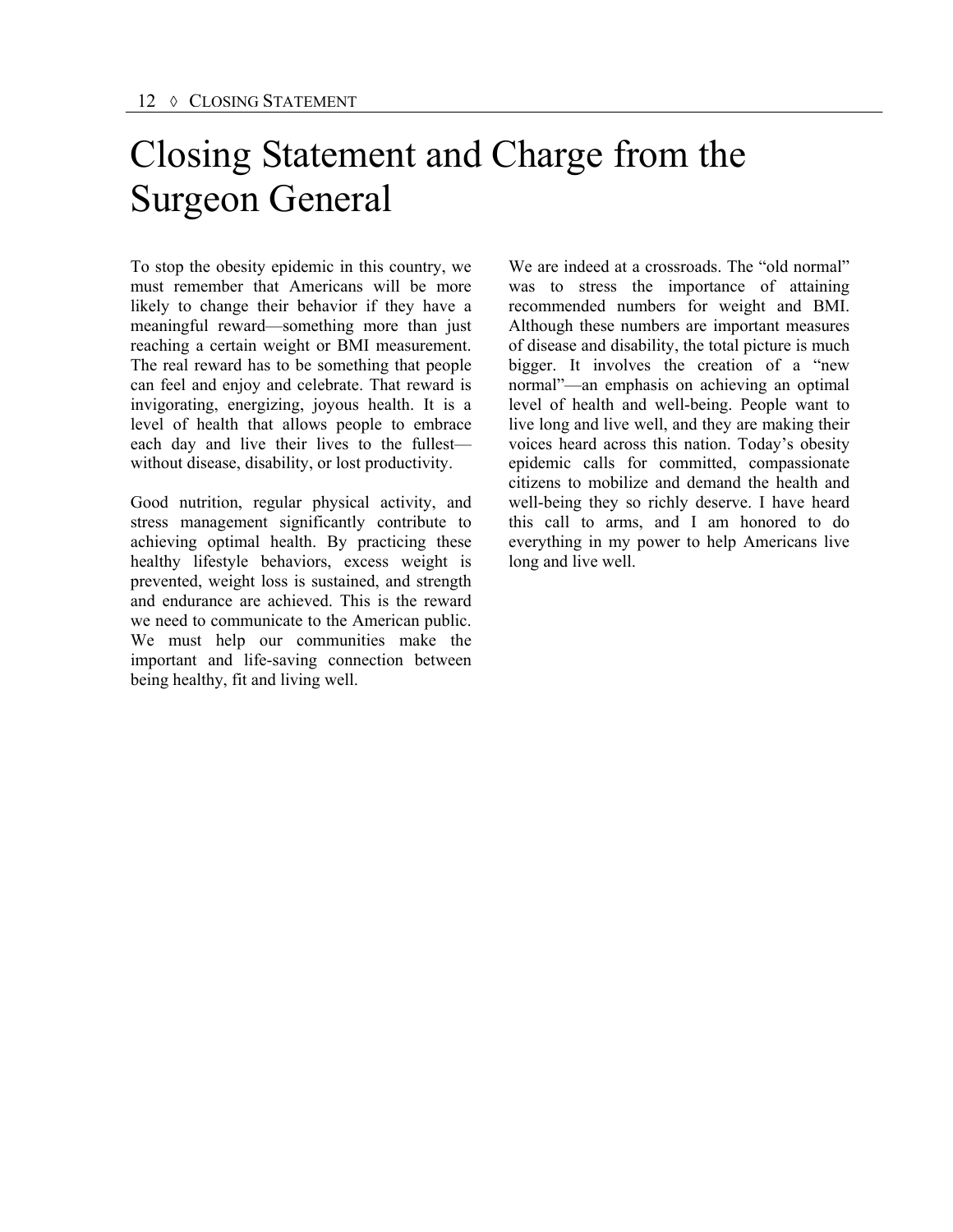### References

- 1. Flegal KM, Carroll MD, Ogden CL, Curtin LR. Prevalence and trends in obesity among US adults, 1999-2008. JAMA. 2010 Jan 20;303(3):235-41. Epub 2010 Jan 13.
- 2. Ogden CL, Carroll MD, Curtin LR, Lamb MM, Flegal KM. Prevalence of high body mass index in US children and adolescents, 2007-2008. JAMA. 2010 Jan 20;303(3):242- 9. Epub 2010 Jan 13.
- 3. Center for Disease Control. U.S. Obesity Trends. Trends by State 1985-2008. Available at http://www.cdc.gov/obesity/data/trends.html. Accessed: January 19, 2010
- 4. U.S. Department of Health and Human Services. The Surgeon General's Call to action to prevent and decrease overweight and obesity. (Rockville, MD): U.S. Department of Health and Human Services, Public Health Service, Office of the Surgeon General; (2001). Available from: U.S. GPO, Washington.
- 5. Flegal KM, Graubard BI, Williamson DF, Gail MH. Excess deaths associated with underweight, overweight, and obesity. JAMA 2005 Apr 20;293(15):1861-7.
- 6. Clinical Guidelines on the Identification, Evaluation, and Treatment of Overweight and Obesity in Adults--The Evidence Report. National Institutes of Health. Obes Res 1998 Sep;6 Suppl 2:51S-209S.
- 7. Nathan BM, Moran A. Metabolic complications of obesity in childhood and adolescence: more than just diabetes. Curr Opin Endocrinol Diabetes Obes 2008 Feb;15(1):21-9.
- 8. Freedman DS, Kettel L, Serdula MK, Dietz WH, Srinivasan SR, Berenson GS. The Relation of Childhood BMI to Adult Adiposity: The Bogalusa Heart Study. Pediactrics 2005; 115;22-27.
- 9. Flegal KM, Carroll MD, Ogden CL, Johnson CL. Prevalence and trends in obesity among US adults, 1999-2000. JAMA 2002 Oct 9; 288(14):1723-7.
- 10. Ogden CL, Flegal KM, Carroll MD, Johnson CL. Prevalence and trends in overweight among US children and adolescents, 1999- 2000. JAMA 2002 Oct 9; 288(14):1728-32.
- 11. Nielsen SJ, Popkin BM. Patterns and trends in food portion sizes, 1977-1998. JAMA 2003 Jan 22; 289(4):450-3.
- 12. Nielsen SJ, Siega-Riz AM, Popkin BM. Trends in energy intake in U.S. between 1977 and 1996: similar shifts seen across age groups. Obes Res 2002 May; 10(5):370-8.
- 13. Nielsen SJ, Popkin BM. Changes in beverage intake between 1977 and 2001. Am J Prev Med 2004 Oct; 27(3):205-10.
- 14. Sindelar R. Recess: Is It Needed in the 21st Century? Early Childhood and Parenting (ECAP) Collaborative at the University of Illinois at Urbana-Champaign. July 2004. Available at http://ceep.crc.uiuc.edu/poptopics/recess.htm l
- 15. CDC. Prevalence of overweight, obesity, and extreme obesity among adults: United States, Trends 1976--80 through 2005--2006. Hyattsville, MD: US Department of Health and Human Services, National Center for Health Statistics, CDC; 2008.
- 16. Rennie KL, Jebb SA. Prevalence of obesity in Great Britain. Obes Rev 2005 Feb;6(1):11- 2.
- 17. Stamatakis E, Primatesta P, Chinn S, Rona R, Falascheti E. Overweight and obesity trends from 1974 to 2003 in English children: what is the role of socioeconomic factors? Arch Dis Child 2005 Oct; 90(10):999-1004.
- 18. Luo J, Hu FB. Time trends of obesity in preschool children in China from 1989 to 1997. Int J Obes Relat Metab Disord 2002 Apr;26(4):553-8.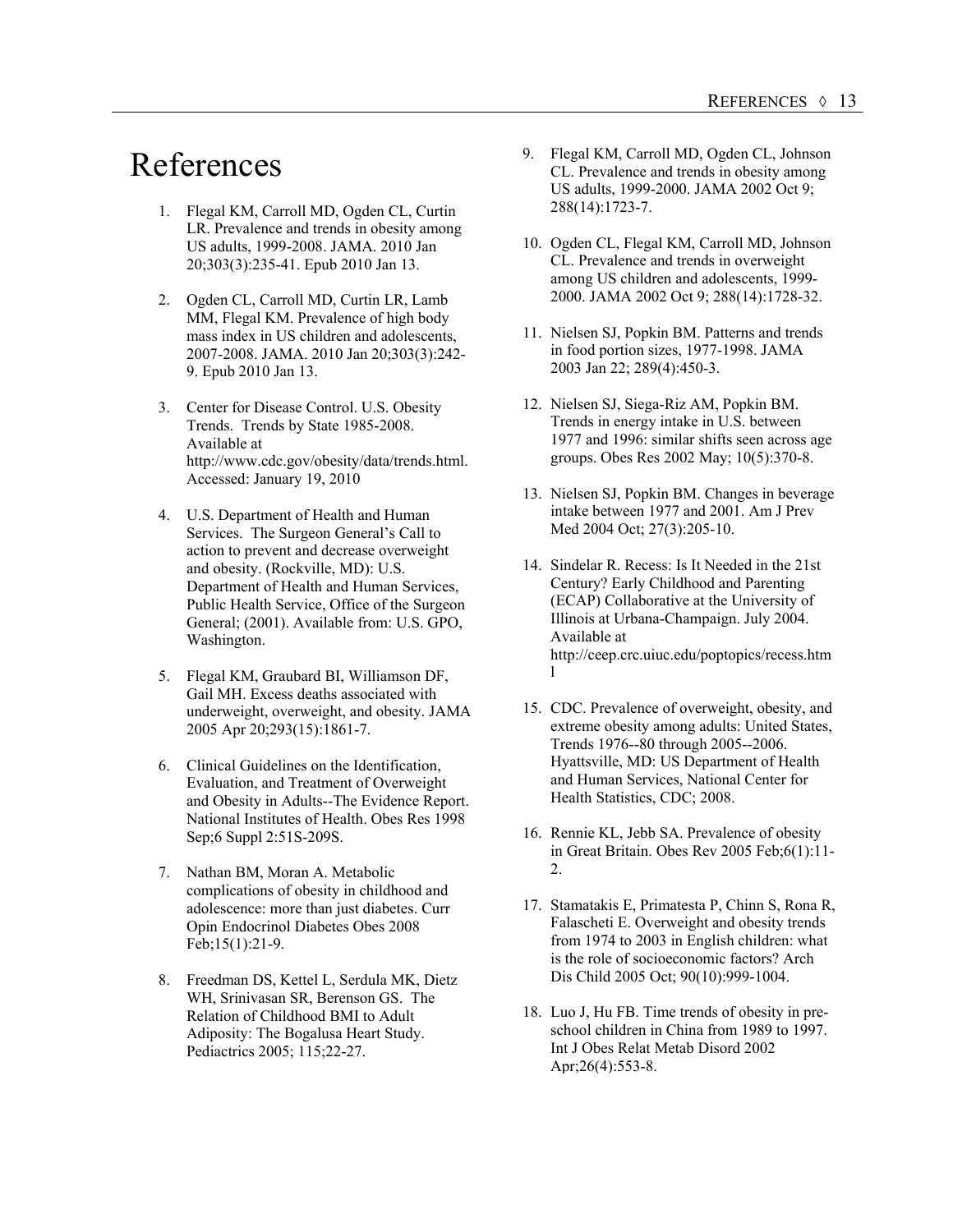- 19. Differences in Prevalence of Obesity Among Black, White, and Hispanic Adults --- United States, 2006—2008. MMWR July 17, 2009 /58(27); 740-744.
- 20. Holt, R., Peveler, R. Obesity, Serious Mental Illness and Antipsychotic Drugs, Diabetes, Obesity and Metabolism 2009; 11(7): 665-679.
- 21. National Association of State Mental Health Program Directors. Obesity and Prevention Strategies for Individuals with Serious Mental Illness, Technical Report. 2008.
- 22. Hoffmann, V., Ahl, J. Meyers, A., Schuh, L. Shults, K. Collins, D, and Jensen, L. Wellness Intervention for Patients with Serious and Persistent Mental Illness, Journal of Clinical Psychiatry, 2005: 66(12): 1576- 1579.
- 23. McIntyre, R., McElroy, S., Konarski, J.; Soczynska, J., Bottas, Al, Castel, S., Wilkins, K. and Kennedy, S. Substance Use Disorders and Overweight/Obesity in Bipolar Disorder: Preliminary Evidence for Competing Addictions, Journal of Clinical Psychiatry 2007: 68; 1352-1357.
- 24. National Association of State Mental Health Program Directors. Obesity and Prevention Strategies for Individuals with Serious Mental Illness, Technical Report. 2008.
- 25. Simon, G., Von Korff, M., Saunders, K., Miglioretti, D., Crane, P. Van Belle, G, and Kessler, R. Association Between Obesity and Psychiatric Disorders in the U.S Adult Population. Archives of General Psychiatry 2006; 63(7): 824-830.
- 26. Varley, C. and McClellan, J. Implications of Marked Weight Gain Associated with Atypical Antipsychotic Medications in Children and Adolescents. Journal of the American Medical Association, 2009; 302(16): 1811-1812.
- 27. Prentice AM, Jebb SA. Beyond body mass index. Obes Rev 2001 Aug;2(3):141-7.
- 28. Freedman DS, Wang J, Thornton JC, Mei Z, Sopher AB, Pierson RN, Jr., et al. Classification of body fatness by body mass index-for-age categories among children. Arch Pediatr Adolesc Med 2009 Sep;163(9):805-11.
- 29. U.S. Department of Health and Human Services and U.S. Department of Agriculture. Dietary Guidelines for Americans, 2005. 6th ed. Washington, DC: U.S. Government Printing Office; 200.
- 30. Clinical Guidelines on the Identification, Evaluation, and Treatment of Overweight and Obesity in Adults: The Evidence Report http://www.nhlbi.nih.gov/guidelines/obesity/ ob\_gdlns.htm
- 31. [Romero-Corral A,](http://www.ncbi.nlm.nih.gov/pubmed?term=%22Romero-Corral%20A%22%5BAuthor%5D&itool=EntrezSystem2.PEntrez.Pubmed.Pubmed_ResultsPanel.Pubmed_RVAbstract) [Montori VM](http://www.ncbi.nlm.nih.gov/pubmed?term=%22Montori%20VM%22%5BAuthor%5D&itool=EntrezSystem2.PEntrez.Pubmed.Pubmed_ResultsPanel.Pubmed_RVAbstract), [Somers VK](http://www.ncbi.nlm.nih.gov/pubmed?term=%22Somers%20VK%22%5BAuthor%5D&itool=EntrezSystem2.PEntrez.Pubmed.Pubmed_ResultsPanel.Pubmed_RVAbstract), [Korinek J](http://www.ncbi.nlm.nih.gov/pubmed?term=%22Korinek%20J%22%5BAuthor%5D&itool=EntrezSystem2.PEntrez.Pubmed.Pubmed_ResultsPanel.Pubmed_RVAbstract), [Thomas RJ](http://www.ncbi.nlm.nih.gov/pubmed?term=%22Thomas%20RJ%22%5BAuthor%5D&itool=EntrezSystem2.PEntrez.Pubmed.Pubmed_ResultsPanel.Pubmed_RVAbstract), [Allison TG,](http://www.ncbi.nlm.nih.gov/pubmed?term=%22Allison%20TG%22%5BAuthor%5D&itool=EntrezSystem2.PEntrez.Pubmed.Pubmed_ResultsPanel.Pubmed_RVAbstract) [Mookadam F](http://www.ncbi.nlm.nih.gov/pubmed?term=%22Mookadam%20F%22%5BAuthor%5D&itool=EntrezSystem2.PEntrez.Pubmed.Pubmed_ResultsPanel.Pubmed_RVAbstract), [Lopez-Jimenez F.](http://www.ncbi.nlm.nih.gov/pubmed?term=%22Lopez-Jimenez%20F%22%5BAuthor%5D&itool=EntrezSystem2.PEntrez.Pubmed.Pubmed_ResultsPanel.Pubmed_RVAbstract) Association of bodyweight with total mortality and with cardiovascular events in coronary artery disease: a systematic review of cohort studies. The Lancet 2006, [368 \(9536](http://www.thelancet.com/journals/lancet/issue/vol368no9536/PIIS0140-6736(06)X6207-4)):666– 678.
- 32. Kuczmarski RJ, Ogden CL, Guo SS, Grummer-Strawn LM, Flegal KM, Mei Z, et al. 2000 CDC Growth Charts for the United States: methods and development. Vital Health Stat 11 2002 May;(246):1-190.
- 33. Krebs NF, Himes JH, Jacobson D, Nicklas TA, Guilday P, Styne D. Assessment of child and adolescent overweight and obesity. Pediatrics 2007 Dec;120 Suppl 4:S193-S228.
- 34. RC, Wright JA, Pepe MS, Seidel KD, Dietz WH. Predicting obesity in young adulthood from childhood and parental obesity. *N Engl J Med* 1997; 37(13):869–873.
- 35. Serdula MK, Ivery D, Coates RJ, Freedman DS. Williamson DF. Byers T. Do obese children become obese adults? A review of the literature. *Prev Med* 1993;22:167–177.
- 36. Dietz W. Health consequences of obesity in youth: Childhood predictors of adult disease. *Pediatrics* 1998;101:518–525.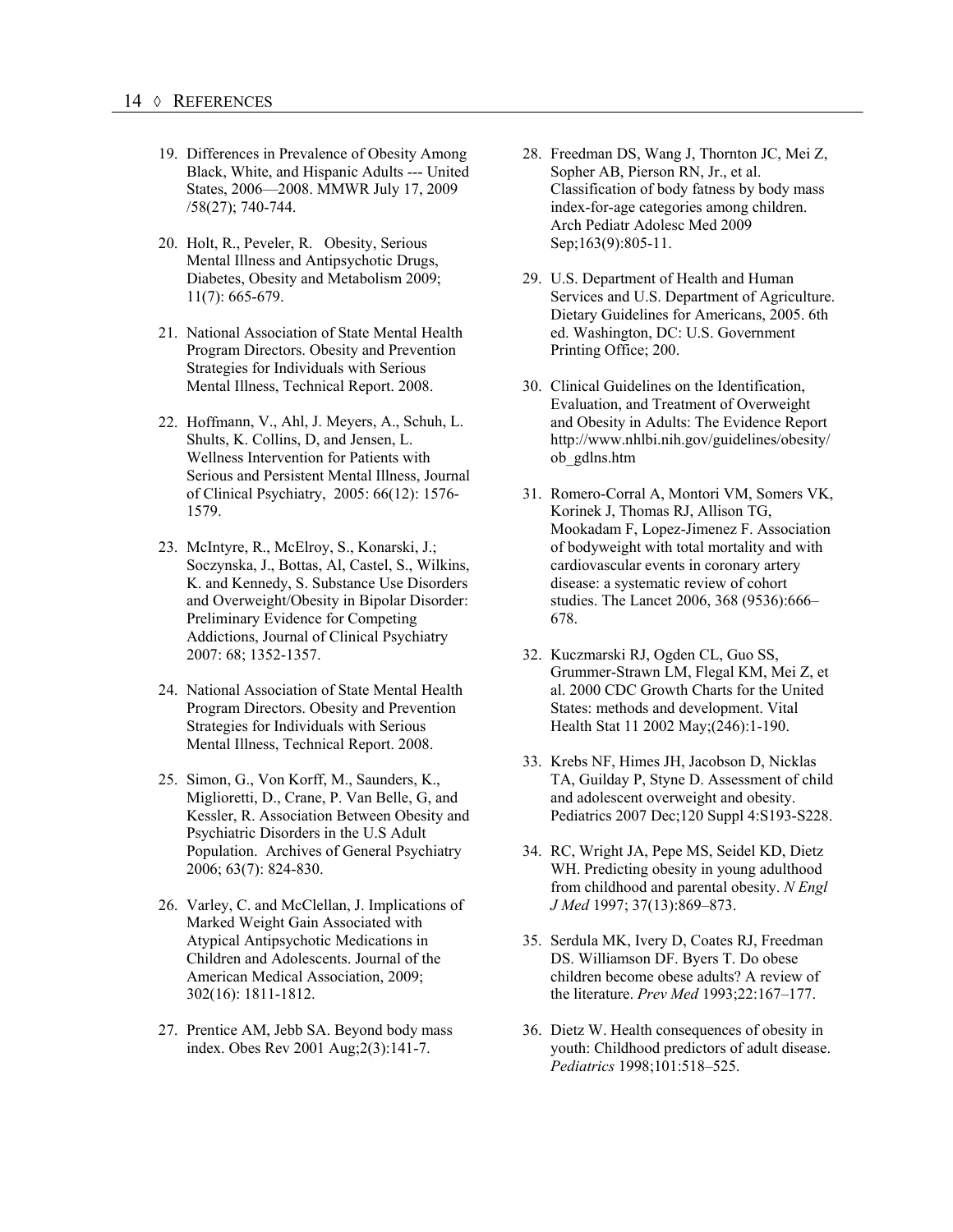- 37. Esposito L, Fisher JO, Mennella JA, Hoelscher DM, Huang TT. Developmental perspectives on nutrition and obesity from gestation to adolescence. Prev Chronic Dis 2009;6(3). http://www.cdc.gov/pcd/issues/2009/ jul/09\_0014.htm. Accessed [01/26/2009].
- 38. Berenson GS, Srinivasan SR, Bao W, Newman WP 3rd, Tracy RE, Wattigney WA. Association between multiple cardiovascular risk factors and atherosclerosis in children and young adults. The Bogalusa Heart Study. N Engl J Med. 1998 Jun 4;338(23):1650-6.
- 39. Center for Disease Control. Diabetes Data & Trends. Number (in Millions) of Civilian/Noninstitutionalized Persons with Diagnosed Diabetes, United States, 1980– 2006. Available at http://www.cdc.gov/diabetes/statistics/prev/n ational/figpersons.htm. Accessed January 19, 2010.
- 40. Centers for Disease Control and Prevention. National diabetes fact sheet: general information and national estimates on diabetes in the United States, 2007. Atlanta, GA: U.S. Department of Health and Human Services, Centers for Disease Control and Prevention, 2008.
- 41. Visscher TL, Seidell JC. The public health impact of obesity. Annu Rev Public Health 2001;22:355-75.
- 42. Liese AD, D'Agostino RB, Jr., Hamman RF, Kilgo PD, Lawrence JM, Liu LL, et al. The burden of diabetes mellitus among US youth: prevalence estimates from the SEARCH for Diabetes in Youth Study. Pediatrics 2006 Oct;118(4):1510-8.
- 43. Bell RA, Mayer-Davis EJ, Beyer JW, D'Agostino RB, Jr., Lawrence JM, Linder B, et al. Diabetes in non-Hispanic white youth: prevalence, incidence, and clinical characteristics: the SEARCH for Diabetes in Youth Study. Diabetes Care 2009 Mar;32 Suppl 2:S102-S111.
- 44. Bell RA, Mayer-Davis EJ, Beyer JW, D'Agostino RB, Jr., Lawrence JM, Linder B, et al. Diabetes in non-Hispanic white youth: prevalence, incidence, and clinical characteristics: the SEARCH for Diabetes in Youth Study. Diabetes Care 2009 Mar;32 Suppl 2:S102-S111.
- 45. Petitti DB, Klingensmith GJ, Bell RA, Andrews JS, Dabelea D, Imperatore G, et al. Glycemic control in youth with diabetes: the SEARCH for diabetes in Youth Study. J Pediatr 2009 Nov;155(5):668-72.
- 46. Arenz S, Ruckerl R, Koletzko B, et al. Breastfeeding and childhood obesity—a systematic review. [Review] Int J Obes Relat Metab Disord: Journal of the International Association for the Study of Obesity 2004, 28:1247-1256.
- 47. Division of Nutrition and Physical Activity. Research to Practices Series No. 3: Does Drinking Beverages with Added Sugars Increase the Risk of Overweight? Atlanta: Centers for Disease Control and Prevention, 2006.
- 48. Coon KA, Tucker KL. Television and children's consumption patterns. A review of the literature. Minerva Pediatr 2002;54:423– 436.
- 49. Björntorp P. [Do stress reactions cause](http://www.ncbi.nlm.nih.gov/pubmed/12119665?ordinalpos=1&itool=EntrezSystem2.PEntrez.Pubmed.Pubmed_ResultsPanel.Pubmed_RVDocSum)  [abdominal obesity and comorbidities?](http://www.ncbi.nlm.nih.gov/pubmed/12119665?ordinalpos=1&itool=EntrezSystem2.PEntrez.Pubmed.Pubmed_ResultsPanel.Pubmed_RVDocSum) Obes Rev 2001;2(2):73-86.
- 50. Braveman P. A health disparities perspective on obesity research. Prev Chronic Dis 2009;6(3).
- 51. U.S. Department of Health and Human Services. U.S. Department of Agriculture. Dietary Guidelines for Americans, 2005, 6<sup>th</sup> edition, Washington, D.C.: U.S. Government Printing Office, January 2005.
- 52. Dennison, BA, Television Viewing and Television in Bedrooms Associated with Overweight Risk Among Low-Income Preschool Children, Pediatrics, 2002: 109(9):1028-1035.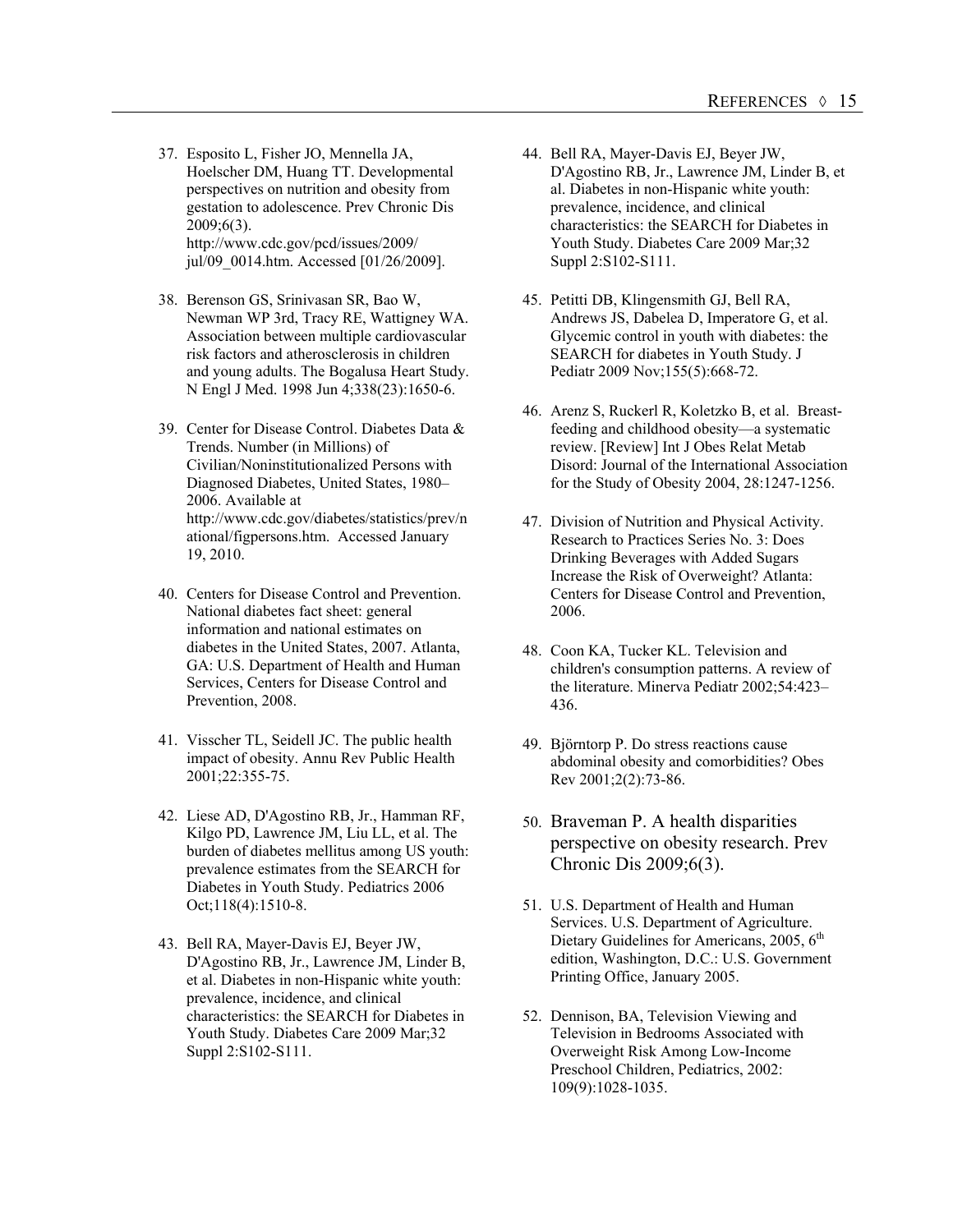- 53. 2008 Physical Activity Guidelines for Americans. Available at http://www.health.gov/paguidelines/guidlines /default.aspx. Accessed December 31, 2009.
- 54. Rideout V, Vanderwater E, Wartella E. Kaiser Family Foundation; Generation M2: Media in the Lives of 8- to 18-Year-Olds, January 20, 2010.
- 55. Kaiser Family Foundation. Zero to six: electronic media in the lives of infants, toddlers and preschoolers. Menlo Park (CA): The Henry J. Kaiser Family Foundation; 2003.
- 56. Forum on Child and Family Statistics. America's Children: Key National Indicators of Well-Being 2009. Available at [http://www.childstats.gov/americaschildren/f](http://www.childstats.gov/americaschildren/famsoc3.asp) [amsoc3.asp](http://www.childstats.gov/americaschildren/famsoc3.asp). Accessed December 29, 2009.
- 57. Centers for Disease Control and Prevention. Guidelines for school and community programs to promote lifelong physical activity among young people. MMWR. 1997;46 (No. RR-6):1-36
- 58. Centers for Disease Control and Prevention. Guidelines for school health programs to promote lifelong healthy eating. MMWR. 1996;45(No. RR-9):1-41
- 59. Gortmaker SL, Peterson K, Wiecha J, Sobol AM, Dixit S, Fox MK, Laird N. Reducing obesity via a school-based interdisciplinary intervention among youth: Planet Health. Arch Pediatr Adolesc Med. 1999;53(4):409- 418.
- 60. Robinson TN. Reducing children's television viewing to prevent obesity: a randomized controlled trial. JAMA. 1999;282(16):1561- 1567.
- 61. Coleman KJ, Tiller CL, Sanchez J, Heath EM, Sy O, Milliken G, Dzewaltowski DA. Prevention of the epidemic increase in child risk of overweight in low-income schools: The El Paso Coordinated Approach to Child Health. Arch Pediatr Adolesc Med. 2005;159(3):217-224.
- 62. Economos CD, Hyatt RR, Goldberg JP, Must A, Naumova EN, Collins JJ, Nelson ME. A community intervention reduces BMI z-score in children: Shape Up Somerville first year results. Obesity. 2007;5(5):1325-1336.
- 63. Foster GD, Sherman S, Borradaile KE, Grundy KM, Vander Veur SS, Nachmani J, Karpyn A, Kumanyika S, Shultz J. A policybased school intervention to prevent overweight and obesity. Pediatrics. 2008;121(4):e794-e802.
- 64. Gutin B, Yin Z, Johnson M, Barbeau P. Preliminary findings of the effect of a 3-year after-school physical activity intervention on fitness and body fat: The Medical College of Georgia Fitkid Project. Int J Pediatr Obes. 2008;3(Suppl 1):3-9.
- 65. National Association for Sport and Physical Education. Understanding the difference: is it physical education or physical activity? Reston (VA): National Association for Sport and Physical Education; 2005. Available at http://www.aahperd.org/naspe/publications/te achingTools/PAvsPE.cfm. Accessed on December 31, 2009.
- 66. National Association for Sport and Physical Education. Comprehensive school physical activity programs. Reston (VA): National Association for Sport and Physical Education; 2008. Available at http://www.aahperd.org/naspe/standards/uplo ad/Comprehensive-School-Physical-Activity-Programs-2008.pdf. Accessed on December 31, 2009.
- 67. Lee SM, Burgeson CR, Fulton JE, Spain CC. Physical education and physical activity: results from the School Health Policies and Programs Study 2006. J Sch Health. 2007;77(8):435-463.
- 68. Centers for Disease Control and Prevention. Youth Risk Behavior Surveillance — United States, 2007. Surveillance Summaries, 2008. MMWR. 2008;57(No. SS–4):1-131.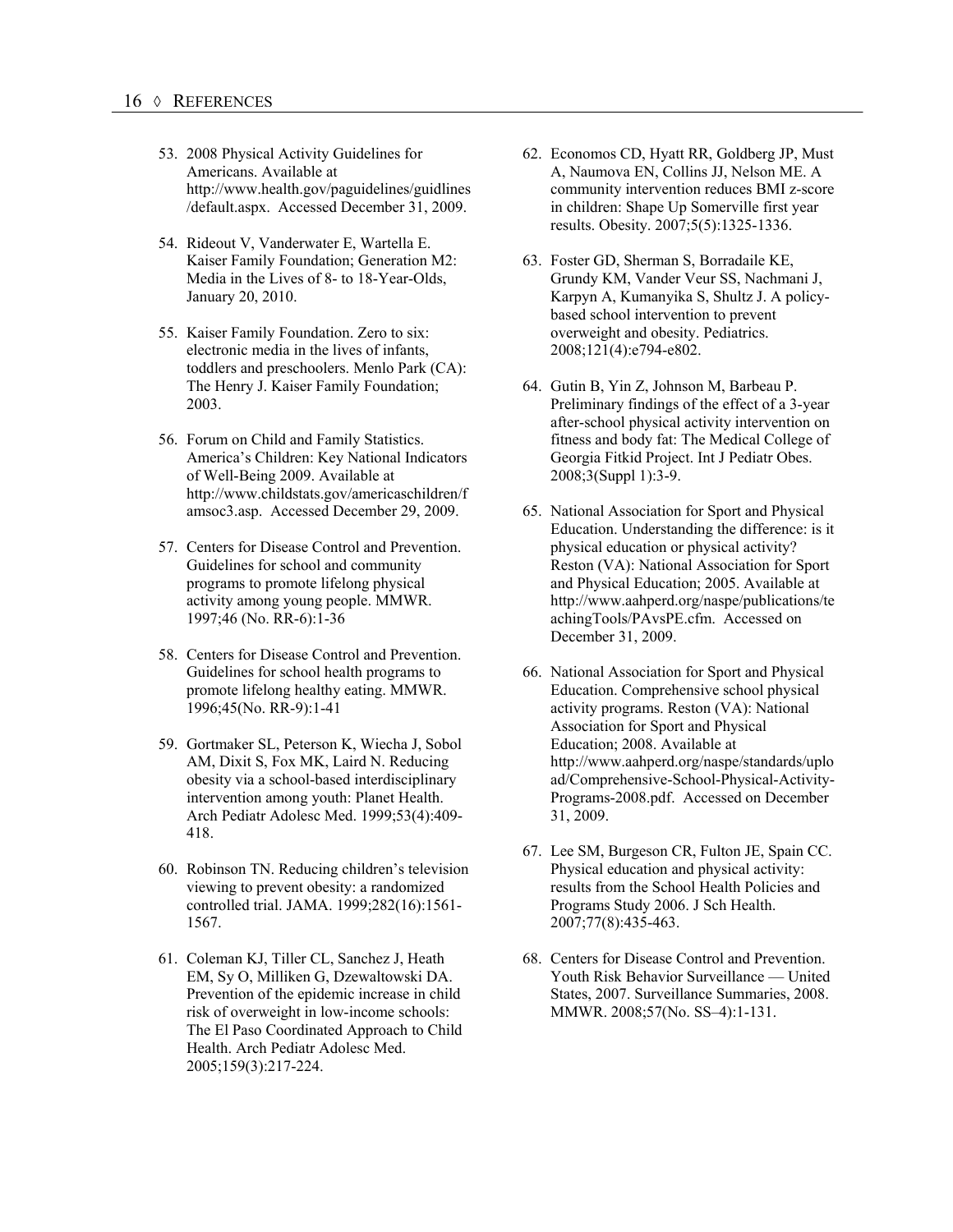- 69. Anderson LM, Quinn TA, Glanz K, Ramirez G, Kahwati LC, Johnson DB, Buchanan LR, Archer WR, Chattopadhyay S, Kalra GP, Katz DL; Task Force on Community Preventive Services. The effectiveness of worksite nutrition and physical activity interventions for controlling employee overweight and obesity: a systematic review. Am J Prev Med. 2009 Oct;37(4):340-57. Review.
- 70. Finkelstein EA, Trogdon JG, Cohen JW, Dietz W. Annual medical spending attributable to obesity: payer-and servicespecific estimates. Health Affairs (Millwood). 2009 Sep-Oct;28(5):w822-31. Epub 2009 Jul 27.
- 71. Thorpe KE, Florence CS, Howard DH, Joski P. The impact of obesity on rising medical ppending. Health Affairs (Millwood) 2004:W4: 480-486.
- 72. Aldana SG. Financial Impact of Health Promotion Programs: A comprehensive review of the literature. Am J Health Promot. 2001:15(5); 296-320.
- 73. Chapman LS. Meta-evaluation of worksite health promotion economic return studies: 2005 Update. Am J Health Promot. 2005:19(6); 1-11.
- 74. Goetzel RZ, Ozminkowski RJ. The health and cost benefits of work site healthpromotion programs. Annu Rev Public Health 2008:29; 303-323.
- 75. Pelletier KR. A review and analysis of the clinical and cost-effectiveness studies of comprehensive health promotion and disease management programs at the worksite: 2000-2004 update (VI). J Occup Environ Med.2005:47(10); 1051-1058.
- 76. Center for Disease Control. CDC's LEAN Works! – A workplace obesity prevention program. Available at http://www.cdc.gov/LEANWorks/. Accessed on December 31, 2009.
- 77. Phillips RL Jr, Bazemore AW, Dodoo MS, Shipman SA, Green LA. Family physicians in the child health care workforce: opportunities for collaboration in improving the health of children. Pediatrics 2006; 188 (3): 1200-6.
- 78. Whitlock EP, O'Connor EA, Williams SB, Beil TL, Lutz KW. Effectiveness of weight management interventions in children: A targeted systematic review for the USPSTF. Pediatrics 2010; 10.1542/peds.2009-1955.
- 79. Khan L, Sobush K, Keener D, Goodman K, Lowry A, Kakietek J, Zaro S. Recommended community strategies and measurements to prevent obesity in the United States. MMWR 58:RR-7, 2009.

#### **Acknowledgements**

The Surgeon General's Vision for a Healthy and Fit Nation was developed by the Office of the Surgeon General. Critical scientific oversight and writing support was provided by the Centers for Disease Control and Prevention (CDC) Division of Nutrition, Physical Activity, and Obesity. Data and analysis was provided by the (CDC) National Center for Health Statistics. Substantial scientific input was also provided by the National Institute of Diabetes and Digestive and Kidney Diseases. Technical and editorial support was also provided by numerous U.S. Department of Health and Human Services subject matter experts.